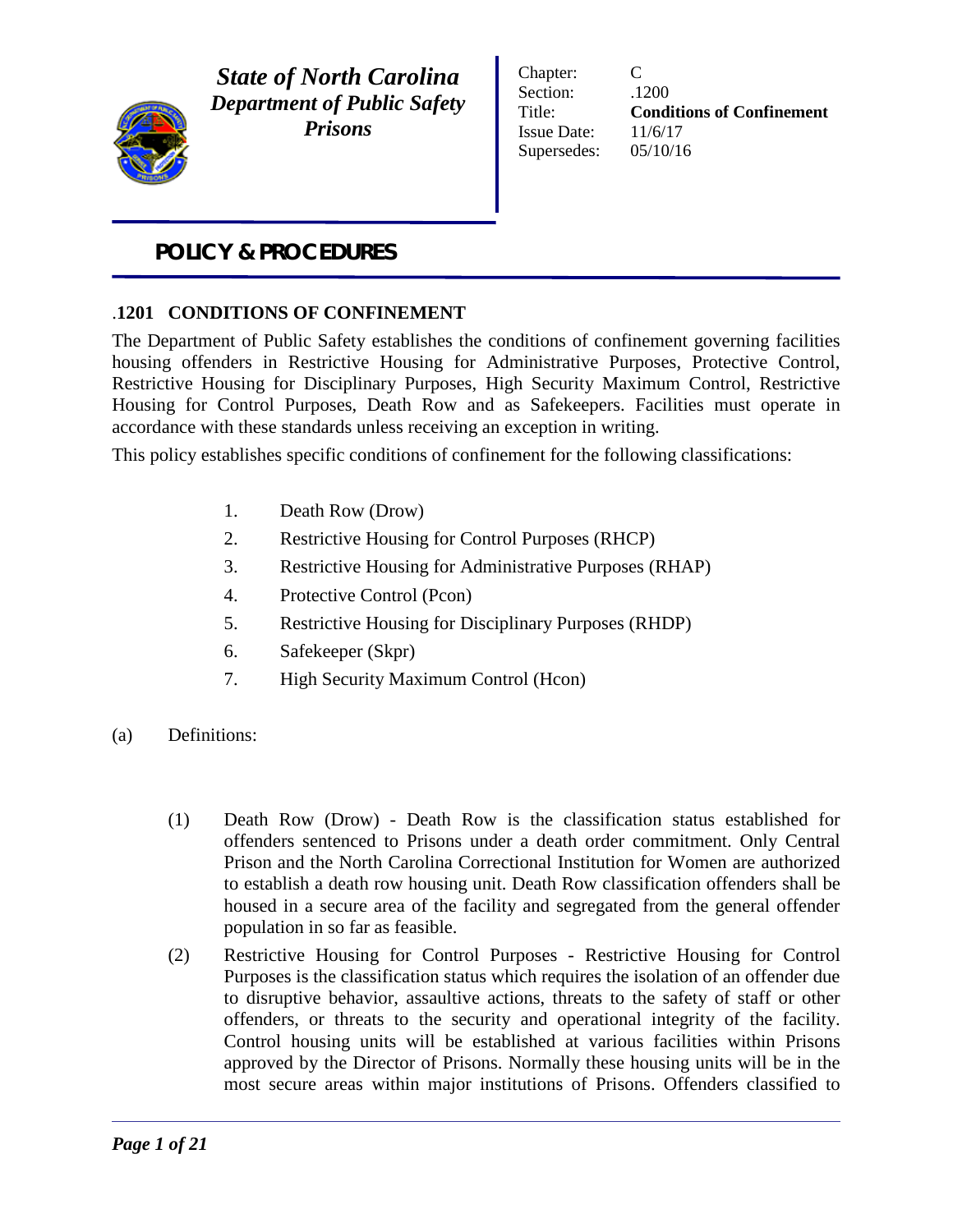Control will be subject to conditions as outlined in this policy. Offenders shall be assigned to Control for the period of time necessary to minimize their threat to staff and other offenders as determined by the appropriate classification authority.

- (3) Restrictive Housing for Administrative Purposes (RHAP) Restrictive Housing for Administrative Purposes is the classification status for offenders who must be temporarily restricted from the general offender population. This restriction status may be in a single cell or other housing unit determined appropriate by the facility head. Initial placement is primarily utilized for short-term removal from the regular population for administrative purposes based upon one or more of the following conditions:
	- (A) to protect staff and other offenders from the threat of harm by the offender;
	- (B) to minimize the risk of escape by the offender or others influenced by his/her actions;
	- (C) to preserve order;
	- (D) to provide necessary control while completing an investigation; or
	- (E) to remove an offender from the population as a cooling off measure.
- (4) Protective Control (Pcon) Protective Control is the classification status to which offenders may be assigned separate from the general offender population in order to protect the offender from self-injury or the threat of harm by other offenders. Protective Control housing units will be established at various facilities within Prisons approved by the Prisons Director.
- (5) Restrictive Housing for Disciplinary Purposes (RHDP) Restrictive Housing for Disciplinary Purposes is the classification status assigned to offenders who are subject to punishment pursuant to authorized Prisons disciplinary procedures after being found guilty of a disciplinary offense. Restrictive Housing for Disciplinary Purposes housing units will be established at various facilities within Prisons approved by the Director of Prisons to the extent necessary in order to enforce offender conduct rules.
- (6) Safekeeper (Skpr) Safekeeper is the classification status established for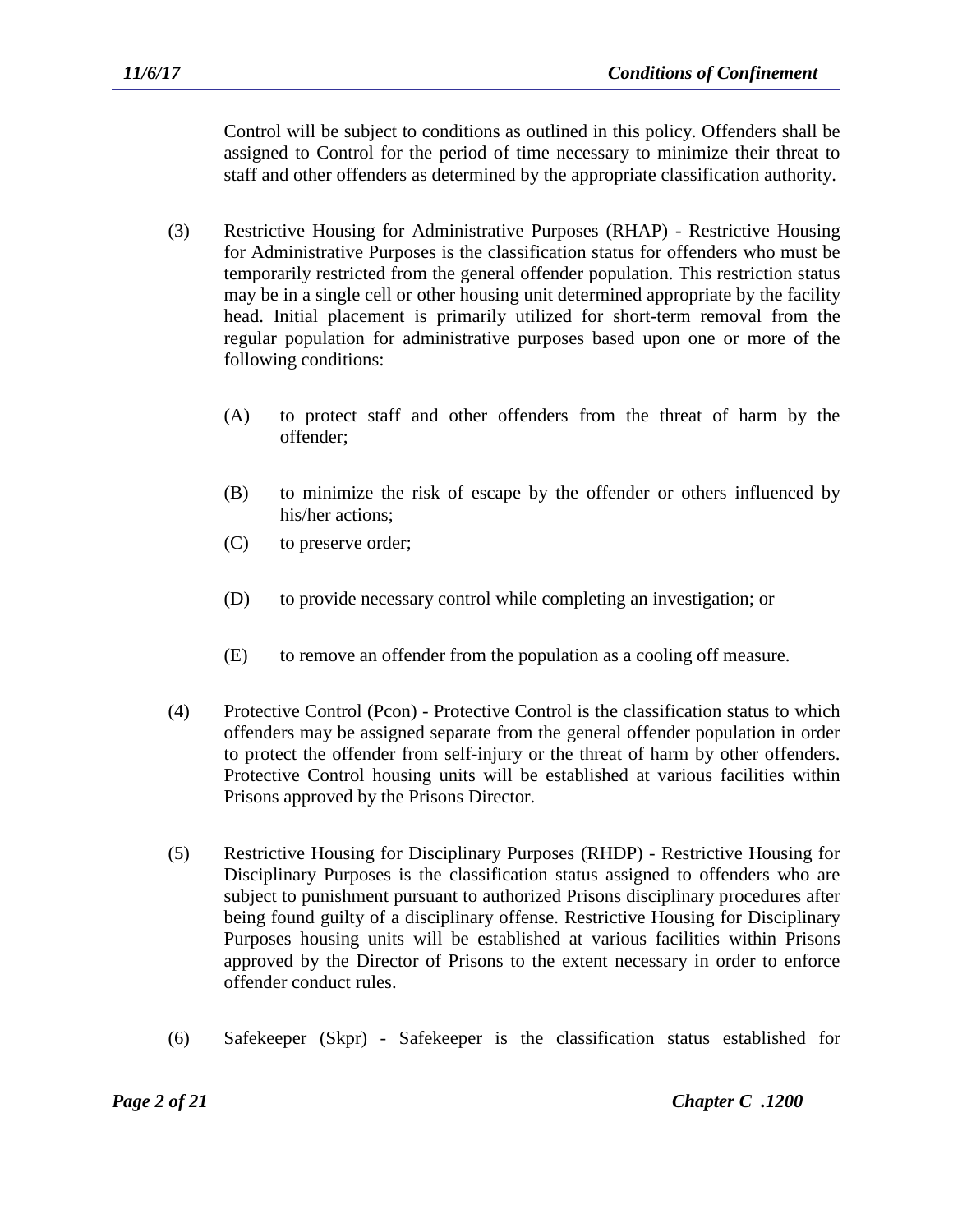offenders transferred to the Prisons from local confinement facilities pre-trial detention. Offenders classified as Safekeeper shall be housed in a cell separate from that used for the confinement of offenders convicted of criminal behavior except when admission to an inpatient adult facility medical or mental health unit is required to provide services deemed necessary by an adult facility health care clinician. Facilities within Prisons will be designated and approved by the Prisons Director to house Safekeepers.

- (7) High Security Maximum Control (Hcon) High Security Maximum Control is the classification status established for offenders who pose the most serious threat to the safety of staff and other offenders or who pose the most serious threat to the security and integrity of Prisons and require more security than can be afforded in Restrictive Housing for Control Purposes.
- (b) Authority to Designate Restrictive Housing and Control Housing

| (1) | Death Row (Drow):          | Wardens - Central / NCCIW |
|-----|----------------------------|---------------------------|
| (2) | (RHCP)                     | Director of Prisons       |
| (3) | (RHAP)                     | Superintendent/Warden     |
| (4) | Protective Control (Pcon): | Director of Prisons       |
| (5) | (RHDP)                     | Director of Prisons       |
| (6) | Safekeeper (Skpr):         | Director of Prisons       |
|     |                            |                           |

- (7) High Security Maximum Control (Hcon): Director of Prisons
- (c) No offender is subject to specific conditions of confinement until he/she has been transferred to a facility designated for that specific type of control. As an example, an offender approved for HCON should be housed under the conditions of confinement for RHCP until transferred to an HCON facility.
- (d) Appropriate staff shall be responsible for making all entries into the Offender Population Unified System (OPUS).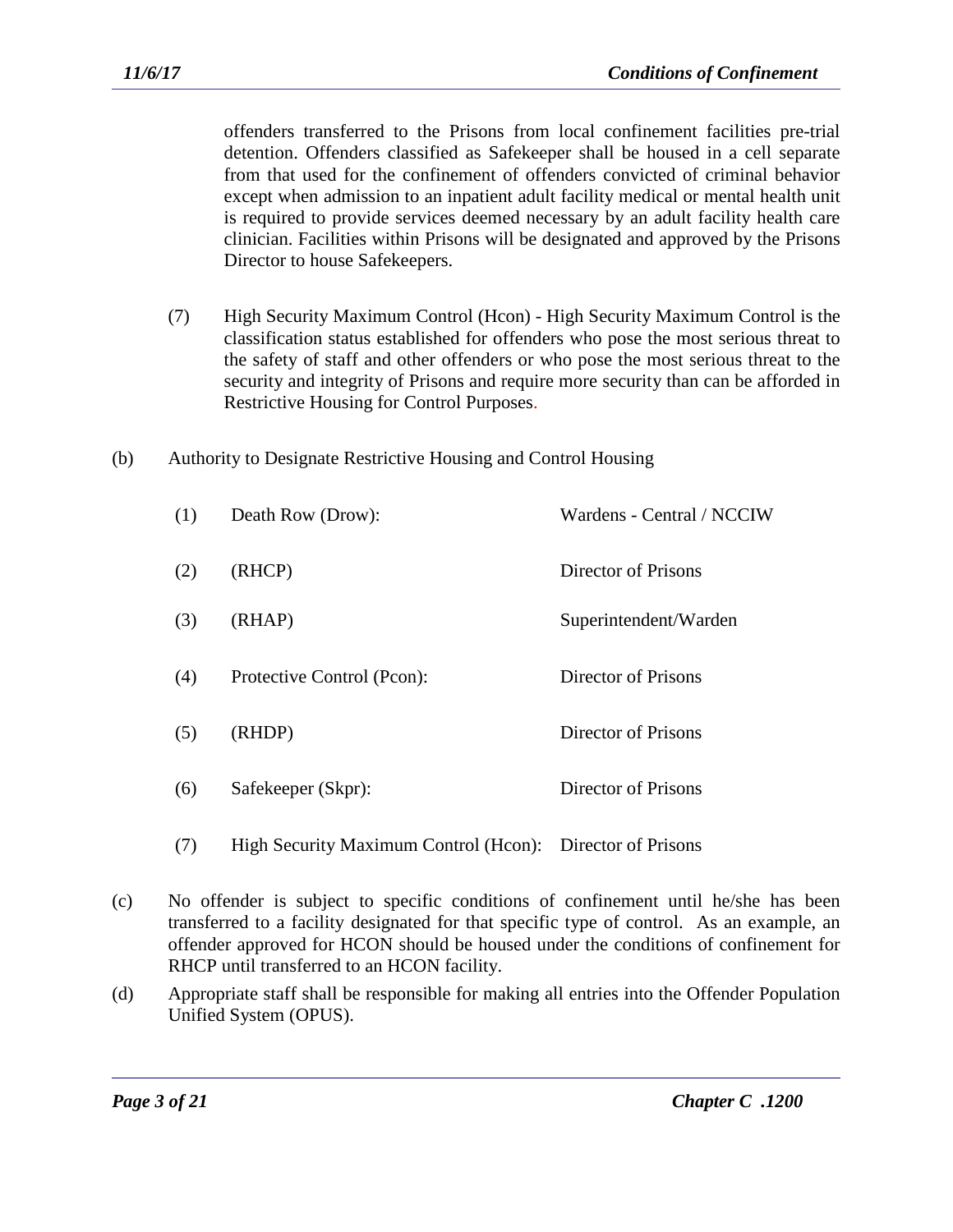- (e) All restricted and control offenders must be personally observed by custody staff at least every hour on an irregular schedule. This observance should be documented on the Electronic Rounds Tracking Tablet. Offenders who are violent or mentally disordered or who demonstrate unusual or bizarre behavior receive more frequent observation consistent with the Adult Facility's Health Care policy, TXIII-7 Self-Injurious Behavior. At Risk Self-Injurious Behavior offenders will be under continuing observation consistent with the Adult Facility's Health Care policy, TXIII-7 Self Injurious Behavior.
- (f) All restricted and control offenders must receive daily visits from the officer in charge, daily visits from a qualified health care staff member (unless medical attention is needed more frequently), and visits from program staff upon request by staff or offenders. Facilities who lack access to 24/7 medical staff will utilize the Health Care Policy and Procedures for Triage (TX I-8) Appropriate staff shall be responsible for documenting these visits.
- **(g)** Offenders in Restrictive Housing for Administrative Purposes, Restrictive Housing for Control Purposes, and Protective Custody will have their status reviewed and documented by designated staff every seven days for the first two (2) months and at least every thirty (30) days thereafter. This review schedule will be continuous for offenders who moved from RHAP to Control status, etc.
- (h) Significant events will be documented on the Electronic Rounds Tracking Tablet by staff assigned to the control facility. Significant events may include medical attention, shower, exercise, meals, and any behavior warranting staff intervention. The Electronic Rounds Tracking Tablet will be completed on each offender. Electronic Rounds Tracking Tablet entries are not required for Death Row and Safekeepers.
- (i) A control facility log indicating date and time entering and exiting the unit and the purpose of the visit will be maintained and signed by all staff entering the control unit.

## **.1202 PROCEDURE**

The application of each standard (condition of confinement) is specified in the bold-faced column boxes immediately following each standard.

## **.1203 SANITATION/SAFETY/PERSONAL HYGIENE**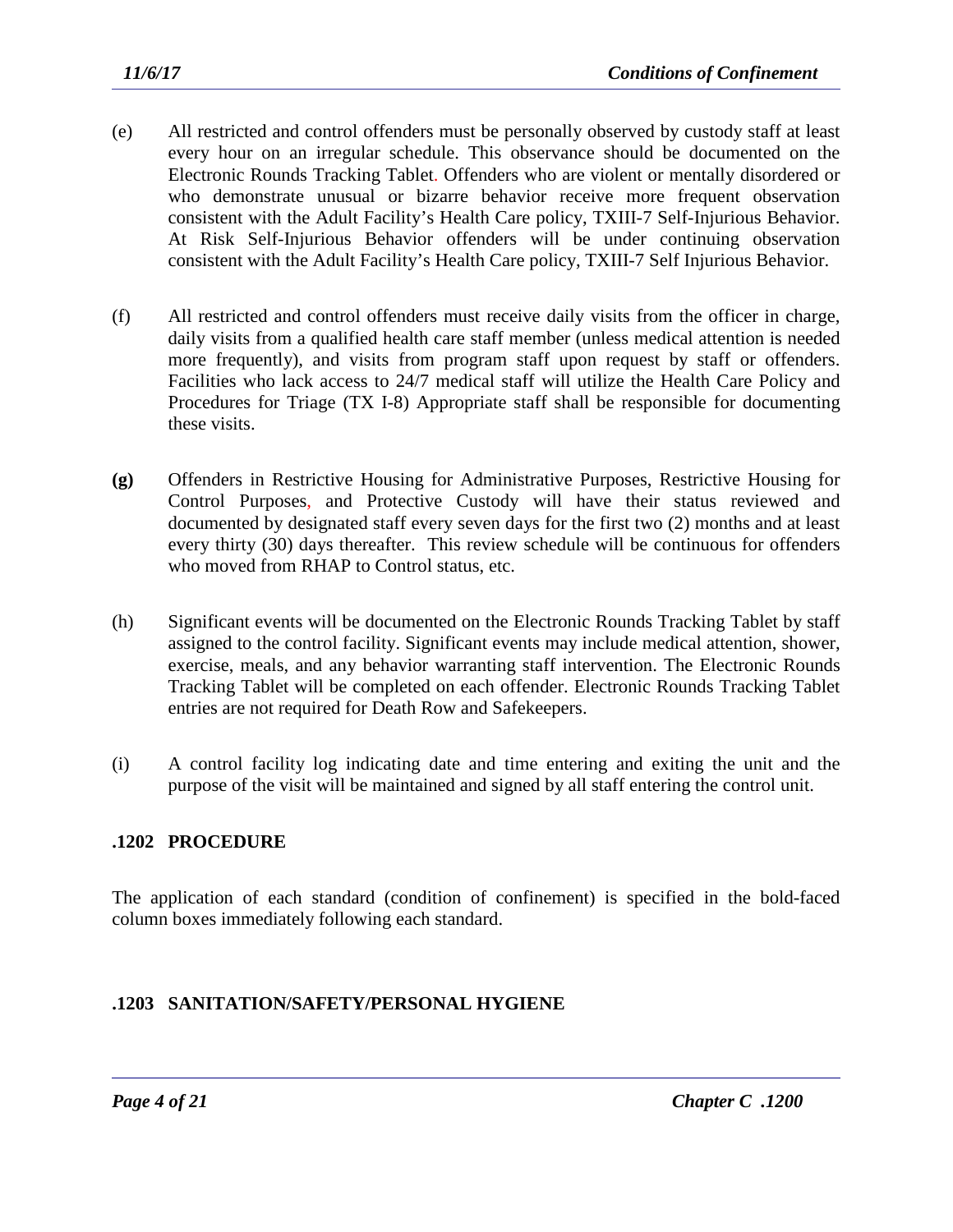(a) Offenders will be required to maintain care of living quarters and observe standards of personal cleanliness as outlined in Prisons Policy B .0301 (d) unless stated otherwise in this policy. Cleaning materials necessary for this purpose shall be furnished and controlled by supervisory staff. Housing facilities shall be adequately heated, properly lighted, and adequately ventilated and inspected daily or more often.

| $\sim$<br><b>Rhap</b><br>Ycon<br>Skpr<br>- | <b>Rhcp</b> | Hcon | <b>Rhdp</b> | Drow |
|--------------------------------------------|-------------|------|-------------|------|
|--------------------------------------------|-------------|------|-------------|------|

(b) Personal safety standards shall be maintained in each cell.

|  | $\sim$<br>5kpr | Pcon | מח<br>$- - - -$ | Dhan<br><b>TTIIC</b> |  | -lcon | Dĥ<br><b>Rhdp</b> | Jrow<br>-- |
|--|----------------|------|-----------------|----------------------|--|-------|-------------------|------------|
|--|----------------|------|-----------------|----------------------|--|-------|-------------------|------------|

(c) Cell inspections will be logged on a shift log.

|  | <b>Skpr</b> | Pcon | <b>Rhap</b> | Rhcr |  | Hcon | <b>Rhdp</b> | Drow |
|--|-------------|------|-------------|------|--|------|-------------|------|
|--|-------------|------|-------------|------|--|------|-------------|------|

(d) Assigned offenders shall maintain standards of personal hygiene as per Prisons policy E.2100. All offenders without funds shall be issued necessary personal hygiene items. The issuance of personal hygiene items to offenders without funds is an internal matter governed by DPS Fiscal Administration Policies and Procedures, Section .1105.

| ~-<br><b>Rhdp</b><br><b>Rhcp</b><br><b>Rhap</b><br>.3kpr<br>Pcon<br>dcon | <b>Drow</b> |
|--------------------------------------------------------------------------|-------------|
|--------------------------------------------------------------------------|-------------|

(e) Personal hygiene kits will be provided for all offenders assigned to Restrictive Housing for Control Purposes, and High Security Maximum Control.

| $\sim$ |
|--------|
|--------|

(f) Offenders assigned to control will be eligible for a haircut after serving thirty (30) days of confinement. Thereafter, haircuts may be requested once every thirty (30) days. Haircuts should be pursuant to Prisons Policy E.2107. Haircuts will be documented on the Electronic Rounds Tracking Tablet.

**.1204 MEALS**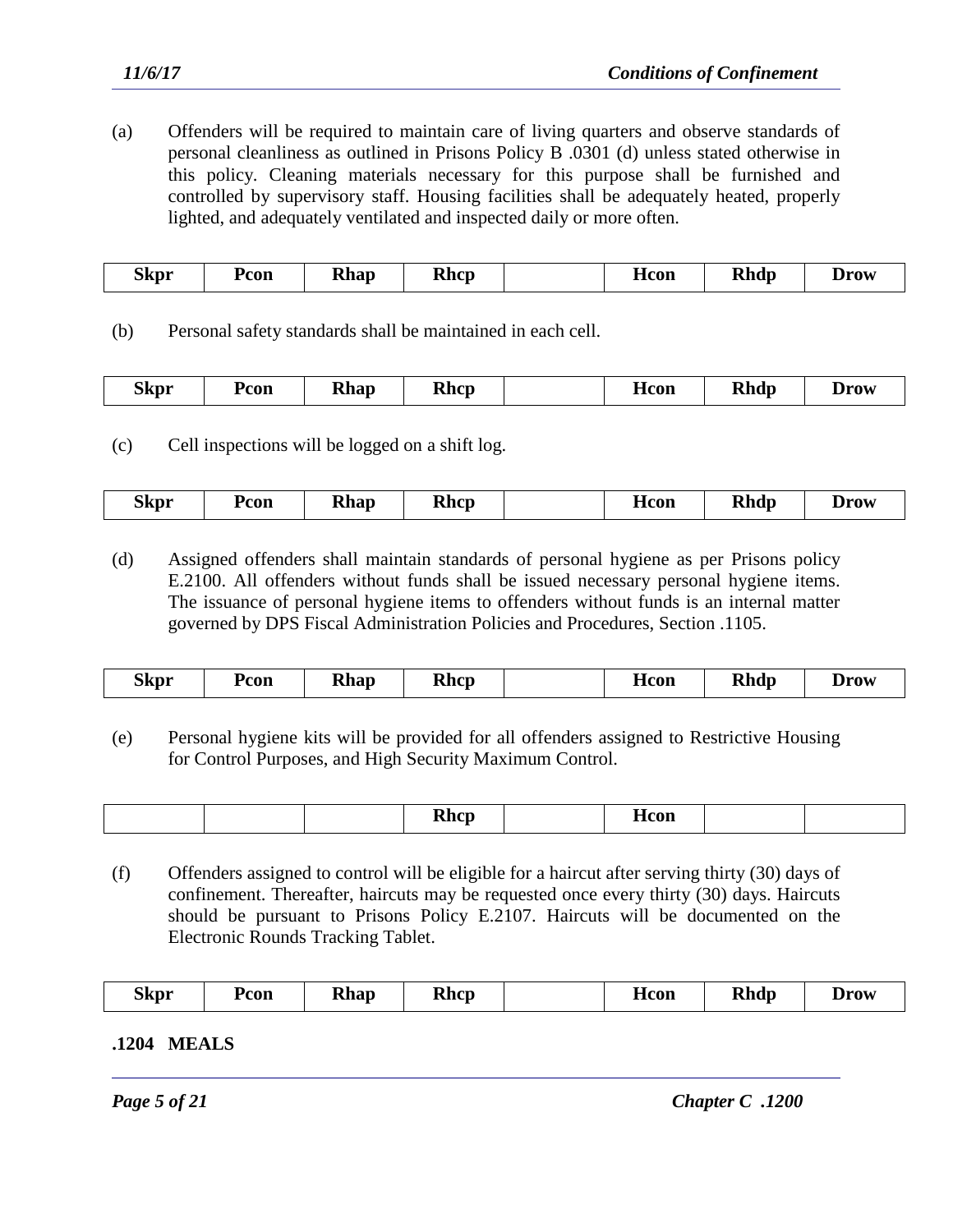(a) Offenders assigned to Restrictive Housing for Administrative and Disciplinary Purposes, safekeeping, Restrictive Housing for Control Purposes, and High Security Maximum Control shall receive meals in their cells.

| --<br>Skpr<br>- |  | <b>Rhap</b> | <b>Rhcp</b> |  | <b>H</b> con | Dhdn<br><b>NIIUD</b> |  |
|-----------------|--|-------------|-------------|--|--------------|----------------------|--|
|-----------------|--|-------------|-------------|--|--------------|----------------------|--|

(b) Offenders assigned to Protective Control and death row may be permitted to receive meals outside the cell if control can be maintained in the protective and death row facility.

| Pcon |  |  |  |  | Drov |
|------|--|--|--|--|------|
|------|--|--|--|--|------|

(c) Safekeepers may receive their meals in the dining facility provided the route to and from the dining facility is completely cleared of all other offenders and provided further there are no other offenders, including food service workers, in the dining facility during the meals. Otherwise, Safekeepers should receive their meals in their cell.

| ---<br>5kpr |  |  |  |  |
|-------------|--|--|--|--|
|             |  |  |  |  |

### **.1205 SHOWER/SHAVE**

(a) Unless specifically restricted under the provisions of this policy, offenders assigned to Restrictive Housing for Administrative and Disciplinary Purposes, Safekeeping, Restrictive Housing for Control Purposes, High Security Maximum Control and Death row will have the opportunity to shave twice a week and shower at least three times per week. Showers will be limited to a maximum of ten (10) minutes per day. Medical authorities may grant exceptions to the three times per week shower/shave requirement for specific reasons. The action or the refusal to shave or shower shall be documented on the Electronic Rounds Tracking Tablet.

|--|

(b) Exceptions to the requirement for shower/shave may be approved for a specified period of time by the Regional Director or designee upon consultation with the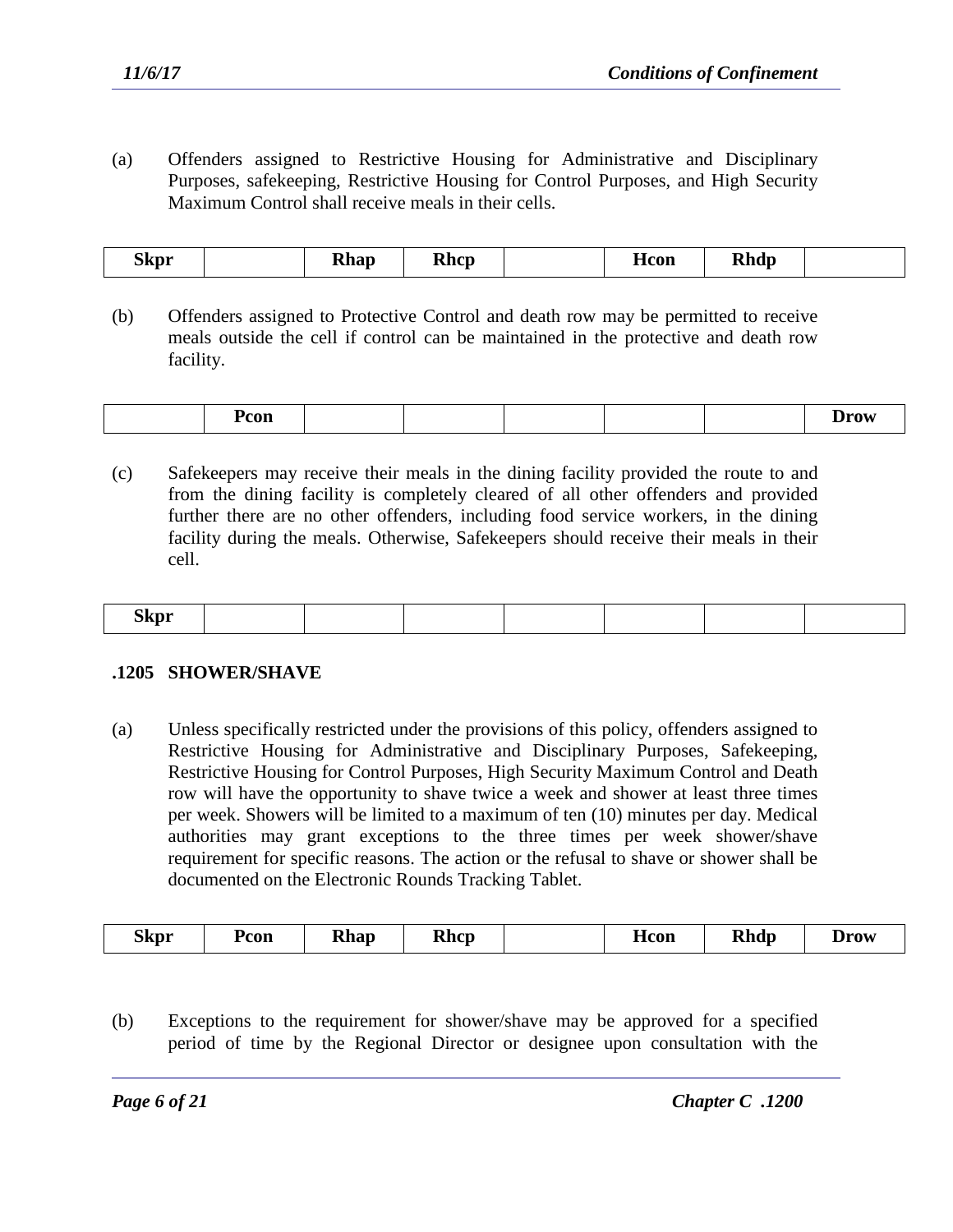Director of Prisons. The request for exception outlining the reasons for the action shall be submitted through the chain of command as described in Section .1216. Reasons for requesting exceptions may include but are not limited to, facility needs and contingencies created by adult facility emergencies, natural disasters, or loss or curtailment of physical plant operations as the result of construction or renovation projects. In emergency situations, the requirement for shower and shave may be suspended by the Emergency Response Manager pending notification and/or instructions from the Region Director or designee.

| <b>Rhdp</b><br><b>Rhap</b><br><b>Rhcp</b><br>Pcon<br>Skpr<br>Drow<br><b>H</b> con |
|-----------------------------------------------------------------------------------|
|-----------------------------------------------------------------------------------|

(c) An offender may be denied shower and shave on a daily basis for refusing to comply with control procedures. Cell restriction may be considered if the offender demonstrates behavior, which presents a clear and present danger to staff or other offenders, if the offender is removed from the cell. The reasons for restricting the shower/exercise period shall be documented on the Electronic Rounds Tracking Tablet.

| <b>Rhdp</b><br>Rhap<br>Rhcp<br>Skpr<br>Pcon<br>Drow<br>Acon |
|-------------------------------------------------------------|
|-------------------------------------------------------------|

(d) High Security Maximum Control offenders will be showered individually. Refer to Section .1217(a)(2) for requirement for application of restraints during movement to and from shower exercise areas.

|  |  | ------- |  |
|--|--|---------|--|
|  |  |         |  |

(e) Offenders who present a threat to the order of security of the institution may be showered and shaved individually in full restraints if necessary.

| Pcon<br>Hcon<br><b>Drow</b> | <b>Skpr</b> |  | <b>Rhap</b> | <b>Rhcp</b> |  |  | <b>Rhdp</b> |  |
|-----------------------------|-------------|--|-------------|-------------|--|--|-------------|--|
|-----------------------------|-------------|--|-------------|-------------|--|--|-------------|--|

(f) Other than High Security Maximum Control, assigned offenders may be showered and shaved in small, manageable groups as defined by the individual facility's standard operating procedures.

| ~-<br><b>Rhap</b><br>Skpr<br>Pcon | <b>Rhcp</b> |  |  | <b>Rhdp</b> | <b>Drow</b> |
|-----------------------------------|-------------|--|--|-------------|-------------|
|-----------------------------------|-------------|--|--|-------------|-------------|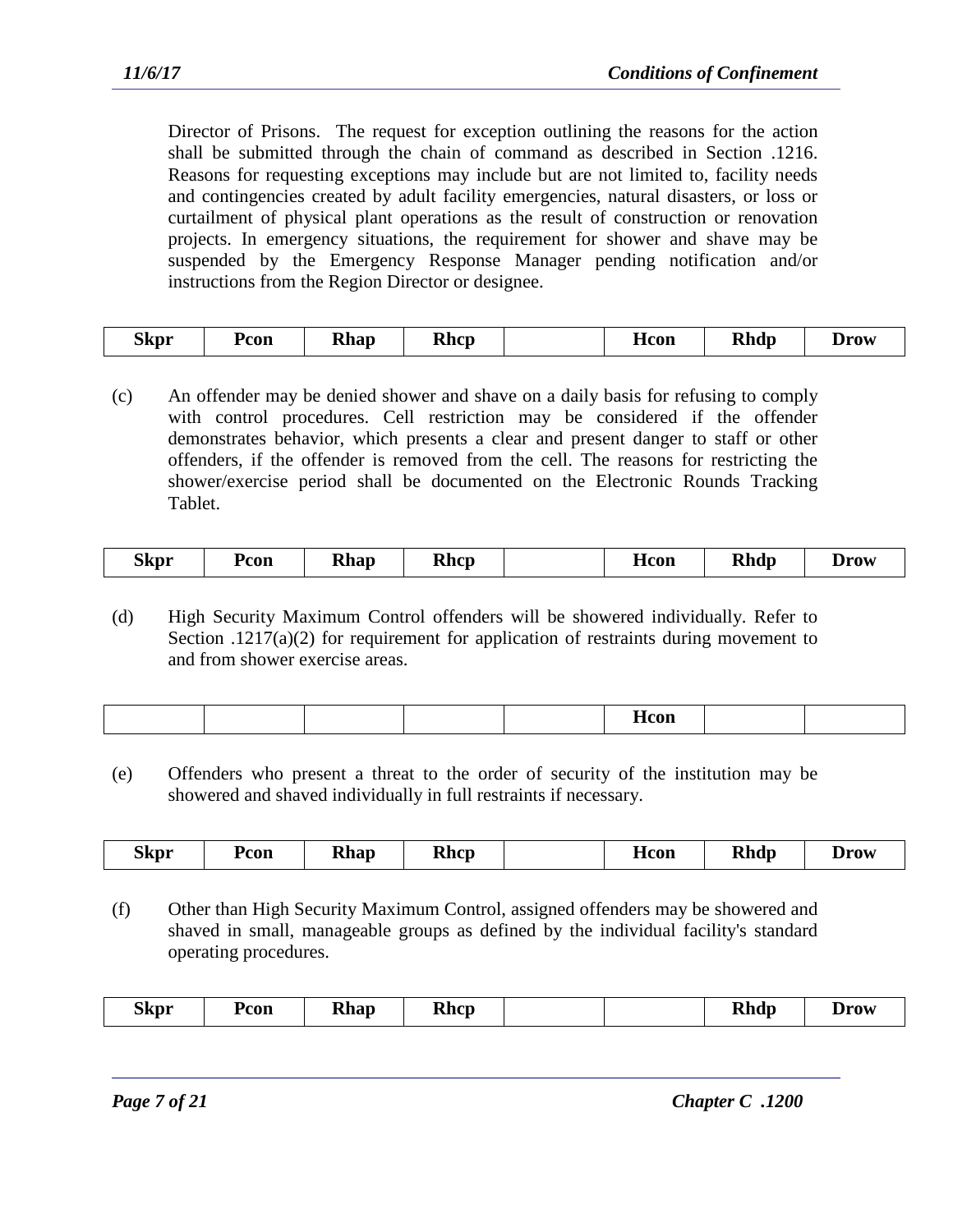## **.1206 EXERCISE PERIODS**

(a) Unless specifically restricted under the provisions of this policy, offenders assigned to death row and offenders assigned as Safekeepers shall be provided one hour per day to exercise outside the cell. An offender's exercise or refusal to exercise shall be documented on the Electronic Rounds Tracking Tablet.

| <b>Skpr</b><br>- | <b>IPATT</b><br>-- |
|------------------|--------------------|
|------------------|--------------------|

(b) Offenders assigned to Restrictive Housing for Administrative and Disciplinary Purposes, Restrictive Housing for Control Purposes, High Security Maximum Control, and Protective Control shall be allowed one hour per day, five days per week to exercise outside the cell, unless safety or security considerations dictate otherwise. Medical authorities may grant exceptions to the five times per week exercise requirement for specific reasons. An offender's exercise or refusal to exercise shall be documented on the Electronic Rounds Tracking Tablet.

| <b>Rhdp</b><br>Dhan<br>Rhcp<br>Pcon<br><b>H</b> con<br><b>NIIA</b> V<br>- |
|---------------------------------------------------------------------------|
|---------------------------------------------------------------------------|

(c) Outdoor exercise cells should be used as the primary exercise areas except during inclement weather or for security reasons. Offenders should be allowed to exercise unrestrained subject to any exception which may be granted by the Director's Classification **Committee (DCC)** under provisions .1216 (b) of this policy. Exception: Offenders assigned to control statuses who are housed in facilities designated High Security Maximum Control by the Director of Prisons will exercise in exercise areas consistent with the Progressive Behavioral Program level to which the offender is assigned.

| --<br>Skpr | Pcon | <b>Rhap</b> | <b>Rhcp</b> |  | Hcon | <b>Rhdp</b> | Drow |
|------------|------|-------------|-------------|--|------|-------------|------|
|------------|------|-------------|-------------|--|------|-------------|------|

(d) Exceptions to the requirement for exercise periods may be approved for a specified period of time by the Regional Director or designated representative upon consultation with the Director of Prisons. The request for exception outlining the reasons for the request shall be submitted through the chain of command as described in Section .1216. Reasons for requesting exceptions may include but are not limited to, facility needs and contingencies created by adult facility emergencies, natural disasters, or loss or curtailment of physical plant operations as the result of construction or renovation projects. In emergency situations, the requirement for exercise periods may be suspended by the Emergency Response Manager pending notification and/or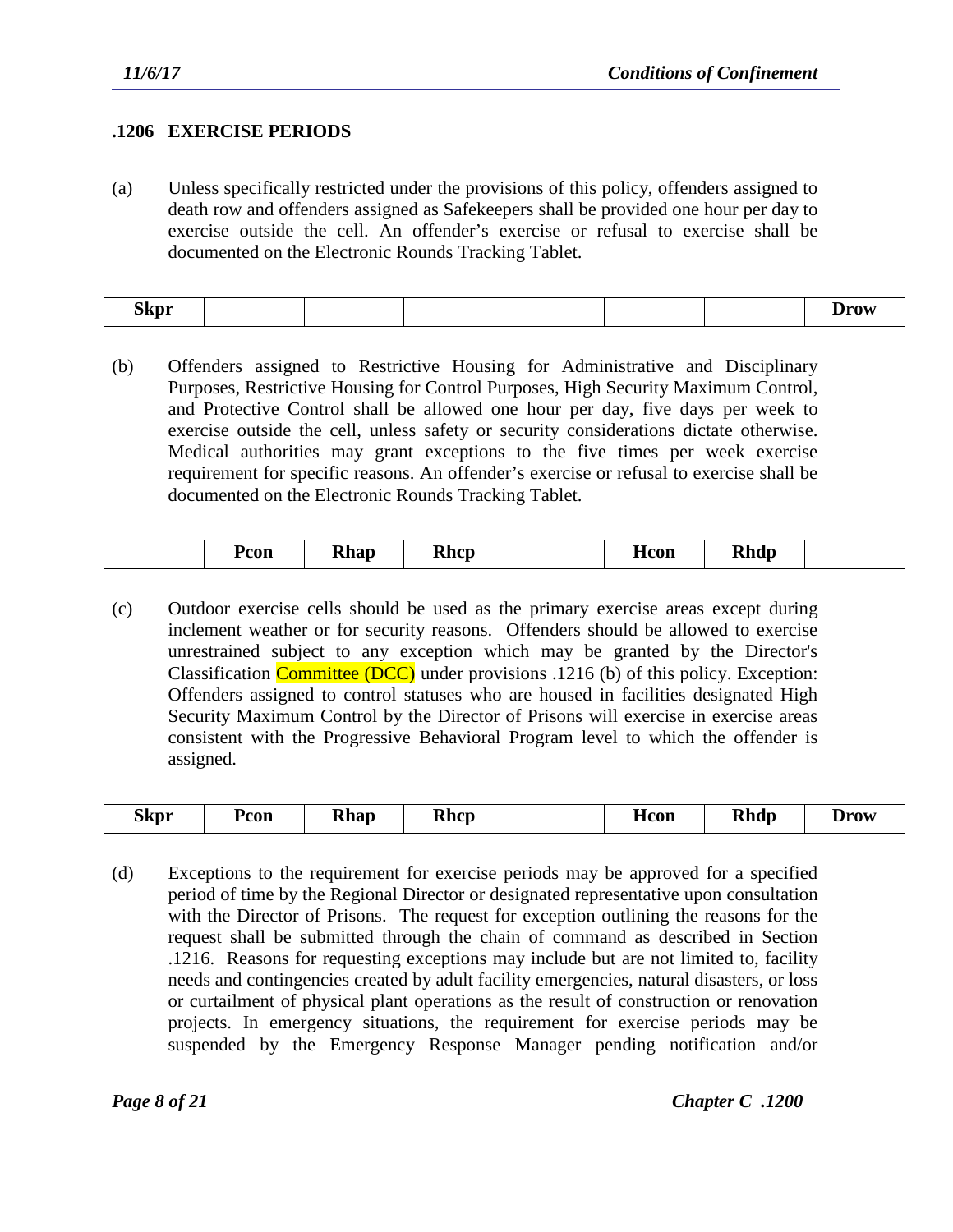instructions from the Region Director or designee.

| <b>Skpr</b> | Pcon | <b>Rhap</b><br>- | <b>Rhcp</b> |  | Hcon | <b>Rhdp</b> | Drow |
|-------------|------|------------------|-------------|--|------|-------------|------|
|-------------|------|------------------|-------------|--|------|-------------|------|

(e) An offender may be denied exercise on a daily basis for refusing to comply with control procedures. Cell restriction may be considered if the offender demonstrates behavior, which presents a clear and present danger to staff or other offenders, if the offender is removed from the cell. The reasons for restricting the shower/exercise period shall be documented on the Electronic Rounds Tracking Tablet.

| $\sim$<br><b>Rhdp</b><br><b>Rhap</b><br><b>Rhcp</b><br>Pcon?<br>Skpr<br>Drow<br><b>H</b> con<br>- |
|---------------------------------------------------------------------------------------------------|
|---------------------------------------------------------------------------------------------------|

(f) High Security Maximum Control offenders will be exercised individually. Refer to section. 1216 (a)(2), concerning requirements for application of restraints during movement to and from exercise areas.

|--|

(g) Offenders who present a threat to the order and security of the institution may be showered and exercised individually in full restraints if necessary.

| <b>Rhap</b><br><b>Rhdp</b><br><b>Rhcp</b><br>Skpr<br>Pcon<br><b>Drow</b><br>псоп<br>____<br>- |
|-----------------------------------------------------------------------------------------------|
|-----------------------------------------------------------------------------------------------|

(h) Other than High Security Maximum Control, assigned offenders may be showered and exercised in small, manageable groups as defined by the individual facility's standard operating procedures.

## **.1207 PROCEDURES TO RESTRICT OUTSIDE CELL ACTIVITIES**

(a) In any instance where an offender has seriously assaulted or threatened to assault staff or other offenders or where significantly disruptive behavior has been demonstrated or threatened and the demonstrated action(s) occurred outside of the cell, such action shall be documented and additional structured limits on outside cell activities for that offender shall be imposed. These limits may be initially authorized by the facility head or designee for not more than three (3) working days.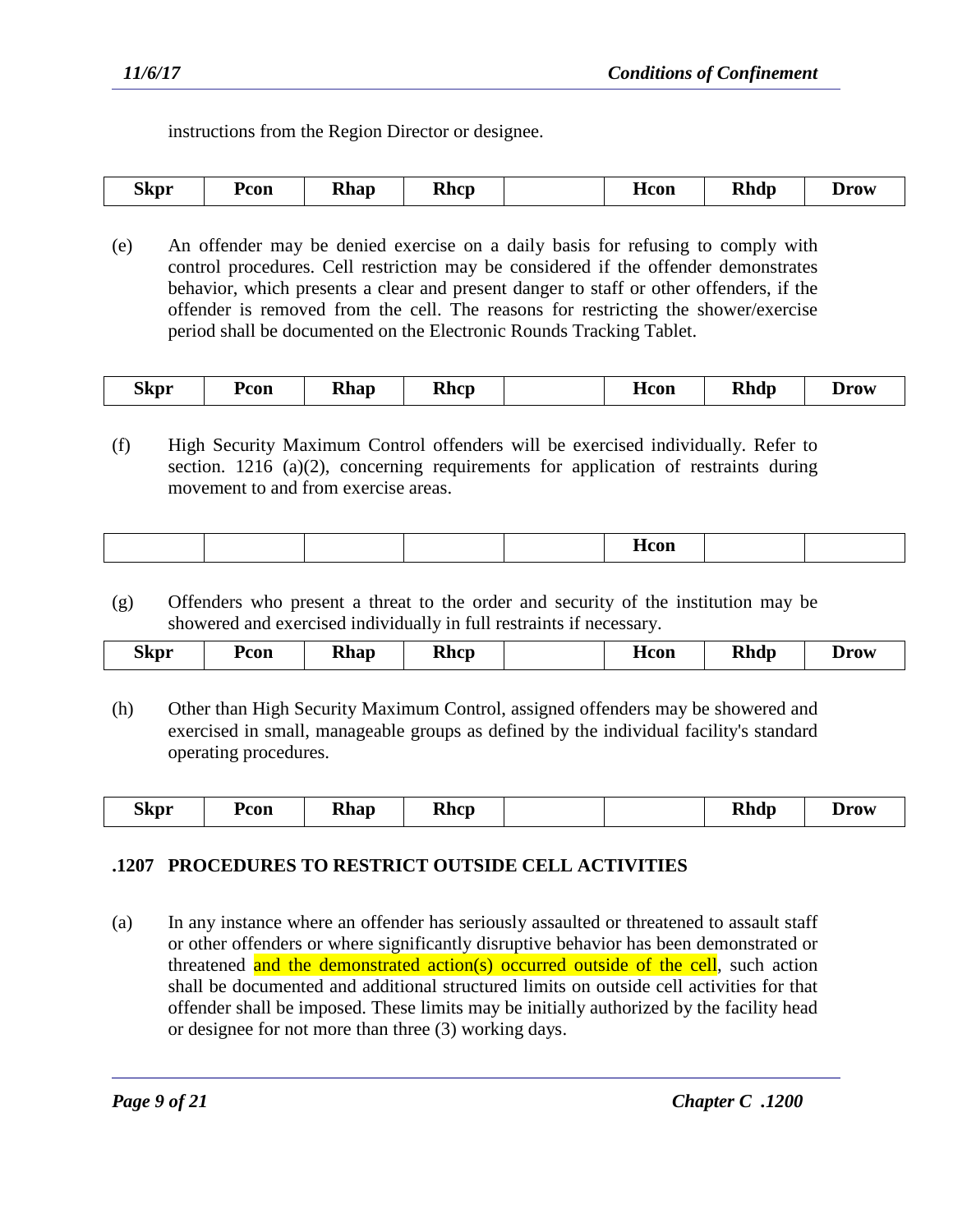| <b>Skpr</b> | Pcon | <b>Rhap</b> | <b>Rhcp</b> | Hcon | <b>Rhdp</b> | Drow |
|-------------|------|-------------|-------------|------|-------------|------|
|             |      |             |             |      |             |      |

Restrictions may include:

- (1) Movement to and from shower/exercise area in restraints.
- (2) Exercise in control restraints.
- (3) Shower in restraints.
- (4) Temporary suspension of visits
- (b) Procedures to restrict outside cell activities beyond three (3) working days are:
	- (1) A control referral shall be prepared documenting the reasons for the restrictions. It shall be forwarded through the chain of command to the Manager of Classification. The Classification Manager will review the recommendations and forward the referral to the Director's Classification Committee (DCC).

| the contract of the contract of the | --<br>.3kpr | 'con | Rhap | <b>Rhcp</b> |  | Hcon | <b>Rhdp</b> | Jrow |
|-------------------------------------|-------------|------|------|-------------|--|------|-------------|------|
|-------------------------------------|-------------|------|------|-------------|--|------|-------------|------|

(2) Upon notification by the Classification Manager, the Director's Classification Committee shall within five (5) working days set the date on which a hearing for the offender will be held. Outside cell activities shall be restricted pending the hearing. Working days are Monday through Friday exclusive of holidays.

|  | <b>Skpr</b> | Pcon | <b>Rhap</b> | <b>Rhcp</b> |  | <b>H</b> con | <b>Rhdp</b> | <b>Drow</b> |
|--|-------------|------|-------------|-------------|--|--------------|-------------|-------------|
|--|-------------|------|-------------|-------------|--|--------------|-------------|-------------|

(3) The offender shall be provided forty-eight (48) hours of advanced written notice (DC-123) of the hearing to consider additional restrictions.

| <b>Skpr</b><br>--<br>--<br><b>Rhdp</b><br><b>Rhcp</b><br><b>Rhap</b><br>Hcon<br>Pcon<br>Drow |
|----------------------------------------------------------------------------------------------|
|----------------------------------------------------------------------------------------------|

(4) If additional restrictions are approved by the Director's Classification Committee, this is documented on the IS11.

| n,<br>Skpr | Pcon | <b>Rhap</b> | <b>Rhcp</b> | Hcon | <b>Rhdp</b> | <b>Drow</b> |
|------------|------|-------------|-------------|------|-------------|-------------|
|            |      |             |             |      |             |             |

(5) In any case where the Director's Classification Committee has approved the imposition of additional restrictions on outside cell exercise activities, each offender shall be advised of specific alternative exercise programs.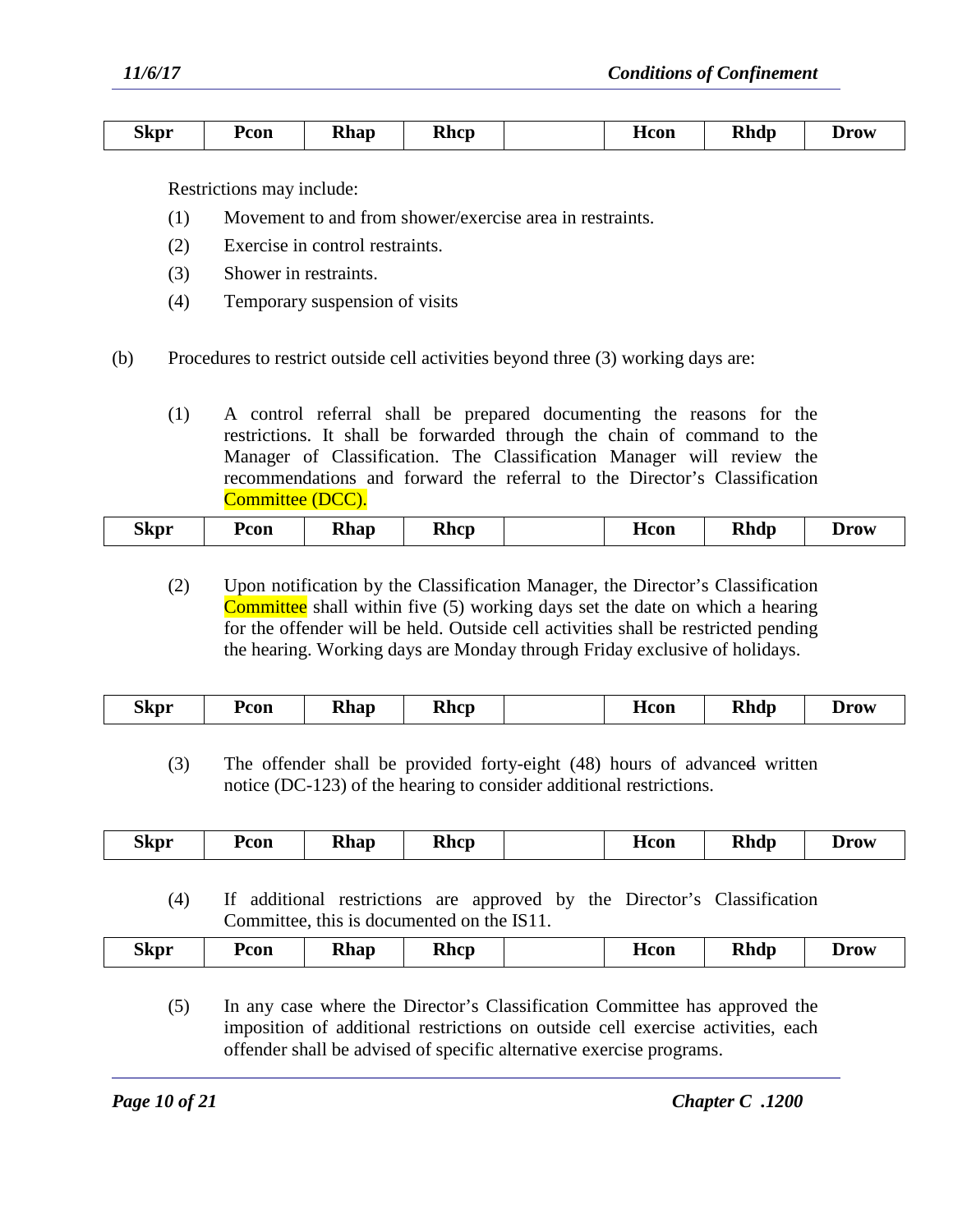| Skpr | Pcon | <b>Rhap</b> | <b>Rhcp</b> |  | <b>H</b> con | <b>Rhdp</b> | Drow |
|------|------|-------------|-------------|--|--------------|-------------|------|
|------|------|-------------|-------------|--|--------------|-------------|------|

(6) Shower and exercise restrictions imposed by the Director's Classification Committee shall be reviewed at 30-day intervals by the Director's Classification Committee (DC-121). Authority to remove the restrictions shall be vested with the Facility Head or designee.

| <b>Skpr</b><br><b>Rhdp</b><br><b>Rhcp</b><br>Pcon<br>Drow<br>Hcon<br>$'$ home<br><b>TAIRS</b> |
|-----------------------------------------------------------------------------------------------|
|-----------------------------------------------------------------------------------------------|

## **.1208 TRUST FUND WITHDRAWALS**

(a) Assigned offenders may draw or otherwise be allowed access to the amount of personal funds authorized by policy Section F.0503 (2) per week from the Offender Trust Fund unless assigned to Restrictive Housing for Disciplinary Purposes, Restrictive Housing for Control Purposes, or High Security Maximum Control.

| <b>Skpr</b><br>Pcon<br><b>Rhap</b><br>- | Jrow |
|-----------------------------------------|------|
|-----------------------------------------|------|

(b) Offenders assigned to Restrictive Housing for Disciplinary Purposes will be allowed ten dollars (\$10.00) per week.

|--|

(c) Offenders assigned to Restrictive Housing for Control Purposes and High Security Maximum Control may not make trust fund withdrawals with the following exceptions: They may, be allowed to send money to family members, as usual, and to make weekly purchases from the canteens as outlined in Section C.1209 (c) of this policy. They may also order authorized publications directly from the publisher.

|--|

### **.1209 CANTEEN ORDERS**

(a) Offenders assigned as Safekeepers, to Protective Control, Restrictive Housing for Administrative Purposes and death row are permitted to have canteen orders filled not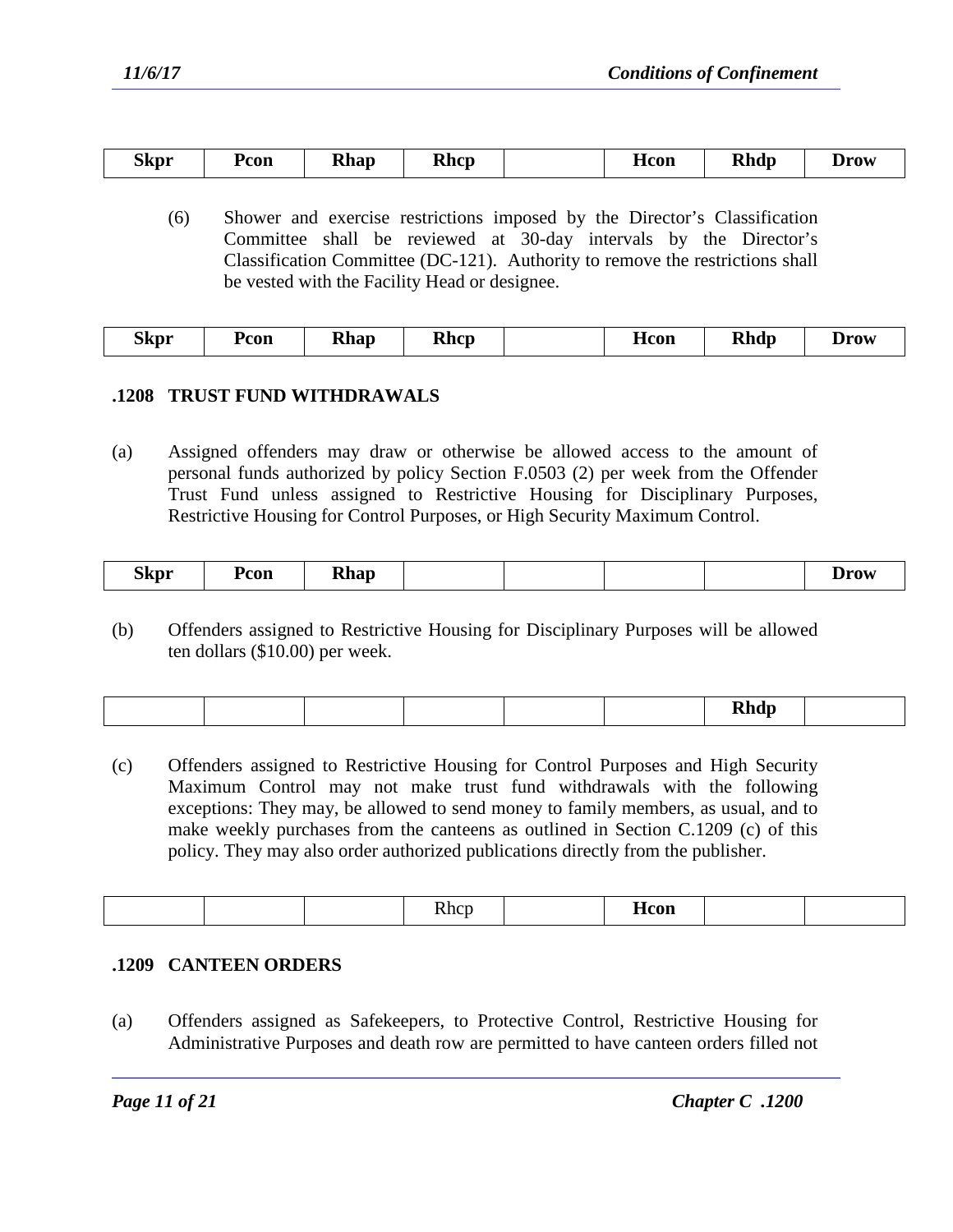less three (3) times per week.

| ---<br><b>Rhap</b><br>Pcon<br>Skpr |  |  |  | $\mathbf{m}$<br>້ |
|------------------------------------|--|--|--|-------------------|
|------------------------------------|--|--|--|-------------------|

(b) Offenders assigned to Restrictive Housing for Disciplinary Purposes will not be permitted to have canteen orders filled except for stamps, over the counter medications, and essential personal hygiene items.

| ---- |
|------|
|------|

(c) Offenders assigned to Restrictive Housing for Control Purposes and High Security Maximum Control shall be afforded no canteen privileges with the following exceptions: They may purchase a radio, earplug/earphone, a watch, and shower shoes on an as needed basis. They may purchase postage stamps, limited over the counter medication and three radio batteries per week. Prior to purchasing new batteries, the old batteries must be turned in. See Section .1212 (a) concerning battery possession/access restrictions. Control Population Hygiene Kits will be supplied by the facility. The number of stamps an offender will be allowed to possess is limited to twenty five. Offenders found to be in possession of more than twenty five stamps will be subject to disciplinary action. Excess stamps will be confiscated and held in a secure manner pending disciplinary proceedings. Facilities with a cash drop box will drop the excess stamps in the box in the same manner they drop cash. Facilities should modify their facility form to add a category for stamps. In both instances, the excess stamps will go into a facility safe as soon as possible. Once the offender pleads guilty or is found guilty of a rule violation, the stamps will be transferred into the indigent stamp inventory. Those stamps will be utilized to mail letters for indigent offenders. Each facility will be responsible for making provisions to allow offenders to mail his/her legal mail, if the offender can demonstrate that additional stamps are required. This process will not hinder the offender's right to mail legal documents. A comb or brush and a pen will be issued, as well, by the facility.

| Dhan<br>$\sim$ $\sim$ $\sim$<br>wu<br>w<br>---- |
|-------------------------------------------------|
|-------------------------------------------------|

(d) Offenders assigned to Restrictive Housing for Control Purposes and High Security Maximum Control do not have canteen privileges, therefore they must request medication through sick call, as opposed to purchasing medication from the canteen. The only exception for this as noted in item (c) above is that they may purchase limited over the counter medication such as Acetaminophen (Tylenol) and antacid.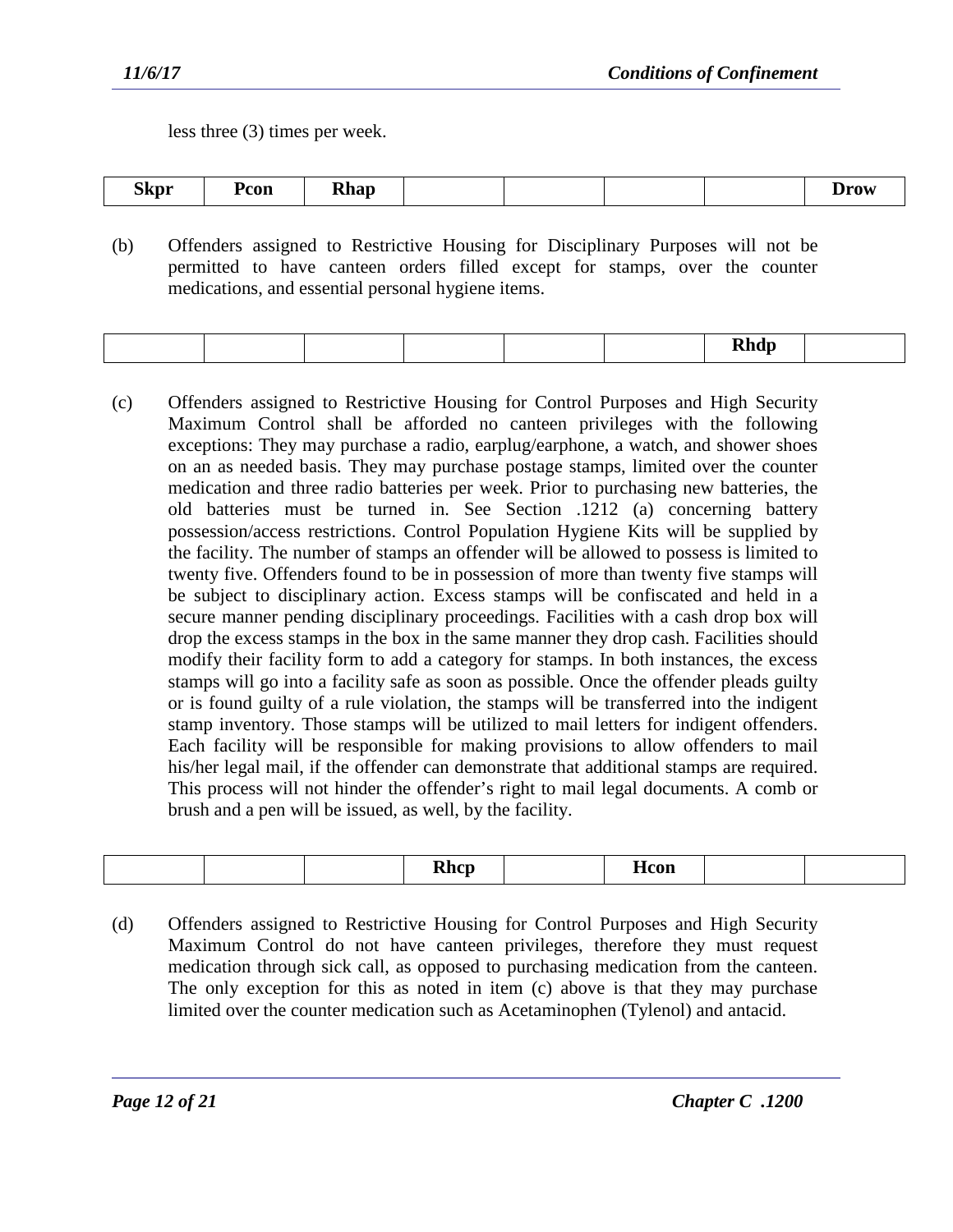|  | , <b>1.</b><br>----- | - - --<br>псон |  |
|--|----------------------|----------------|--|

## **.1210 PERSONAL PROPERTY**

(a) Assigned offenders may have personal property including authorized religious material, books and magazines not exceeding two (2) cubic feet of cell space. Refer to the Religious Practices Reference Manual for a list of authorized items of personal property for offenders on control status. Under no circumstances will offenders be allowed to accumulate materials constituting a health, fire, or security hazard. Unauthorized property will be handled in accordance with Policy F.0504. Offenders will be allowed to possess legal materials in accordance with Policies F.0503 (b) and G .0208.

| <b>Rhcp</b><br><b>Rhap</b><br>Skpr<br>Pcon<br>Hcon | <b>Rhdp</b><br>Drow |
|----------------------------------------------------|---------------------|
|----------------------------------------------------|---------------------|

(b) Personal and state issued property may be temporarily removed from the cell if the offender presents or threatens behavior that could result in loss of property or life. Such behavior may include self-injurious actions or setting fires. Removal and restoration of property shall be documented on the Electronic Rounds Tracking Tablet and DC-160.

| ---<br><b>Rhap</b><br><b>Rhcp</b><br><b>Skpr</b><br>Pcon | Hcon | <b>Rhdp</b><br><b>Drow</b> |
|----------------------------------------------------------|------|----------------------------|
|----------------------------------------------------------|------|----------------------------|

### **.1211 TELEVISION PRIVILEGES**

(a) Offenders assigned to Protective Control will be permitted television privileges daily (Monday through Friday) from 5:00 p.m. to 10:00 p.m. Saturday, Sunday, and holiday television privileges will be from 1:00 p.m. through 10:00 p.m. The officer in charge of the facility may extend television hours for selected events.

| .<br>COIL |  |  |  |
|-----------|--|--|--|
|           |  |  |  |

(b) Offenders assigned to Restrictive Housing for Administrative Purposes, Restrictive Housing for Control Purposes, High Security Maximum Control and Restrictive Housing for Disciplinary Purposes can be allowed television privileges with Region Director approval.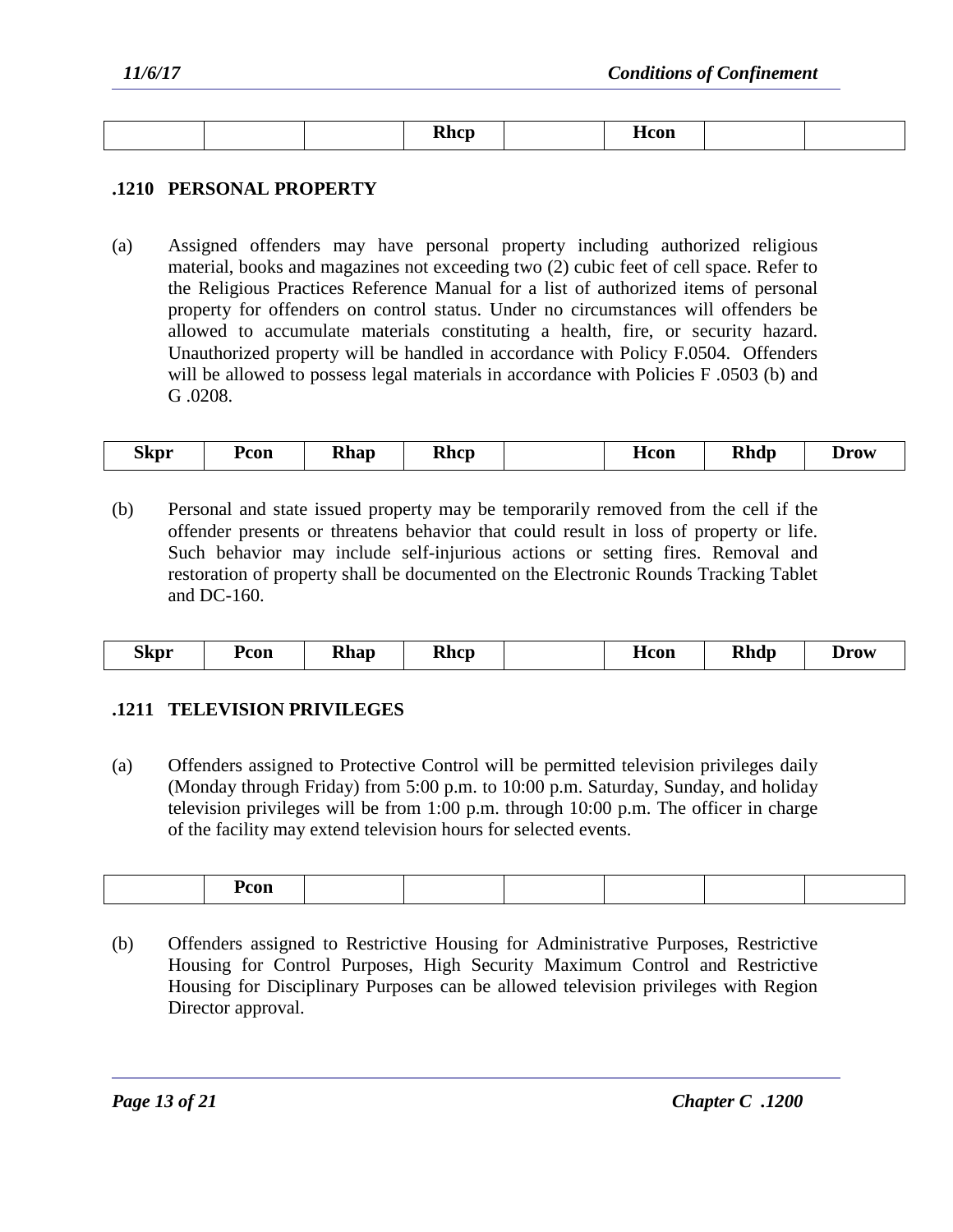| <b>Rhcp</b><br>$\mathbf{h}$<br>$ \cdots$<br>- | <b>H</b> con<br>'b da<br>------ |  |
|-----------------------------------------------|---------------------------------|--|
|-----------------------------------------------|---------------------------------|--|

(c) If approved by the Region Director, television privileges may be authorized by the facility head for death row and safekeeper offenders depending upon programmatic needs of the offender and physical plant characteristics.

| <b>Skpr</b><br>- |  |  |  |  |  |  | <b>Trov</b><br><b>DIV</b> |
|------------------|--|--|--|--|--|--|---------------------------|
|------------------|--|--|--|--|--|--|---------------------------|

(d) Television privileges may be suspended without prior notice by the officer in charge of the facility, if necessary, to maintain order and control. If such action is taken, the officer in charge will document the reasons for this action on the **appropriate activity** log.

| ~-<br><b>Skpr</b><br>- | Pcon |  |  | Drow |
|------------------------|------|--|--|------|
|                        |      |  |  |      |

### **.1212 RADIOS AND BATTERIES**

- (a) Assigned offenders will be permitted to use DOP authorized radios with an earplug/earphone only in accordance with policy F .0503 (6).
- (b) Assigned offenders will be not be permitted to have in his/her possession more batteries than required to operate his/her radio.
- (c) In accordance with section .1209 (c), an offender must produce his old batteries prior to purchasing new. Failure to produce an old battery for replacement will lead to battery restriction for the length of time the offender is on restrictive housing or control status.
- (d) Any offender found guilty of a conduct rule violation where batteries were used in the commission of an offense to include but not limited to assault or attempted assault, escape or attempted escape, setting fires or giving batteries to another offender will have their access/purchase of batteries restricted for the length of time they are on restrictive housing or control status. When such action is taken, it will be documented on the Electronic Rounds Tracking Tablet by the office in charge of the facility and recorded on the offender's personal property form (DC-160). Exceptions to the battery restriction may be approved by the Facility Head or his/her designee.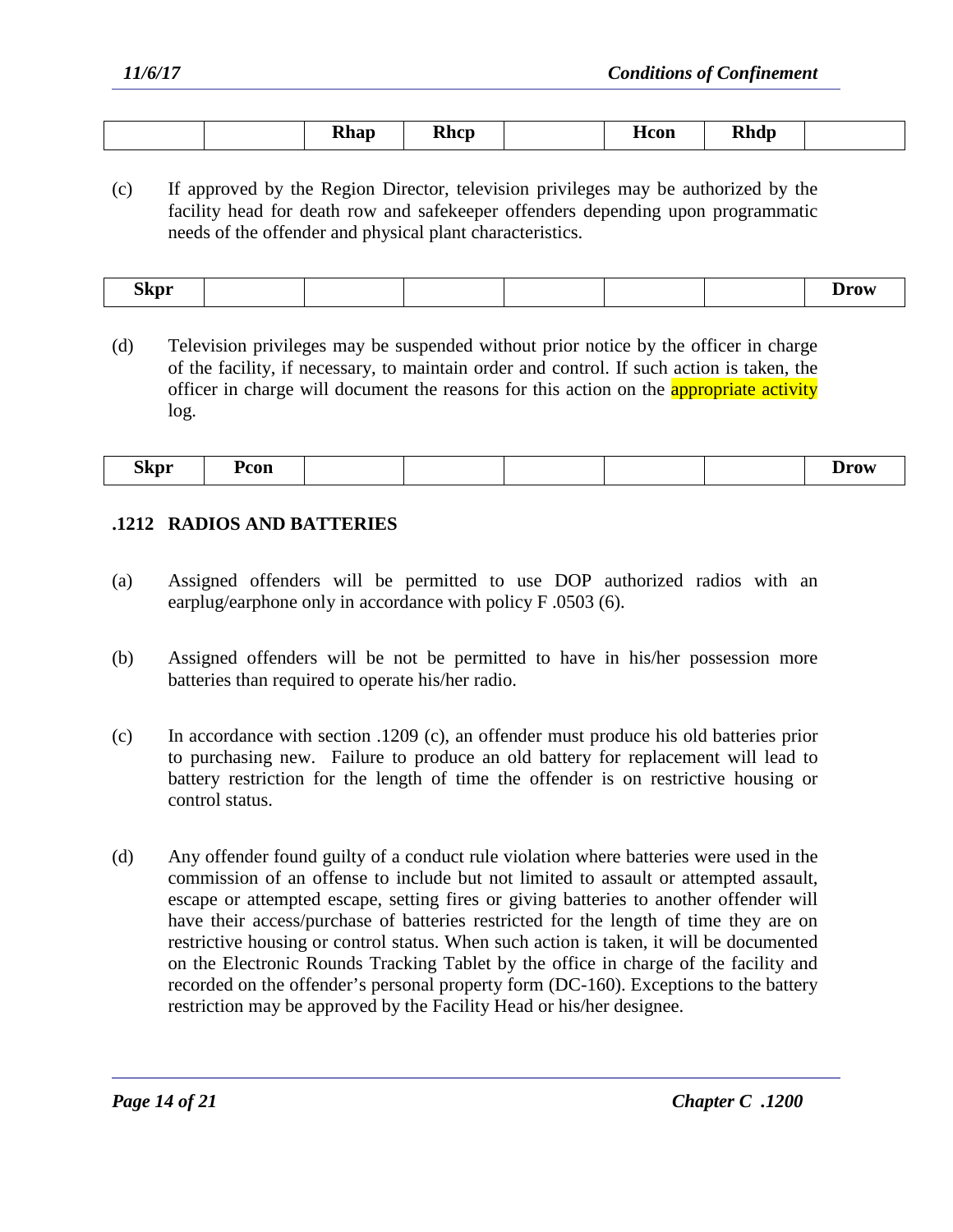| nı<br>Skpr<br>- | Pcon | llhan<br>Allav | <b>Rhcp</b> | Hcon | 1rou |
|-----------------|------|----------------|-------------|------|------|

(e) Radios and earplug/earphone may be confiscated without prior notice by the officer in charge of the facility, if necessary, to maintain order and control. When such action is taken, it will be documented on the Electronic Rounds Tracking Tablet by the officer in charge of the facility and recorded on the offender's personal property inventory (DC-160).

| --<br>Pcon<br>'h on<br>Hcon<br><b>Khap</b><br>Skpr<br>1 wat<br>кись |
|---------------------------------------------------------------------|
|---------------------------------------------------------------------|

(f) Offenders assigned to Restrictive Housing for Disciplinary Purposes will not be permitted to use a radio and earplug/earphone while in that status.

|--|--|--|

### **.1213 MAIL**

(a) Offenders assigned shall have the same mail privileges as offenders in the population.

|  | --<br>Skpr | <sup>9</sup> con | <b>Rhap</b><br>- | <b>Rhcp</b> |  | Hcon | <b>Rhdp</b> | IPATE<br><b>D</b> row |
|--|------------|------------------|------------------|-------------|--|------|-------------|-----------------------|
|--|------------|------------------|------------------|-------------|--|------|-------------|-----------------------|

(b) Incoming and outgoing mail will be handled in accordance with Policy D .0307.

| <b>Skpr</b> | Pcon | <b>Rhap</b> | <b>Rhcp</b> |  | Hcon | <b>Rhdp</b> | $\bm{D}$ row |
|-------------|------|-------------|-------------|--|------|-------------|--------------|
|-------------|------|-------------|-------------|--|------|-------------|--------------|

### **.1214 TELEPHONE PRIVILEGES**

(a) Offenders assigned to safekeeping, Restrictive Housing for Administrative Purposes, Restrictive Housing for Control Purposes, Protective Control and death row will be allowed telephone privileges based on control and safety considerations as designated by the Facility Head. (For further clarification see Chapter D Section .0800 – Inmate Access to Telephone)

| Skpr | Pcon | <b>Rhap</b> | <b>Rhcp</b> |  |                                                                                  | <b>Drow</b> |
|------|------|-------------|-------------|--|----------------------------------------------------------------------------------|-------------|
| (b)  |      |             |             |  | Offenders assigned to Restrictive Housing for Disciplinary Purposes and High     |             |
|      |      |             |             |  | Security Maximum Control will be allowed limited telephone privileges except for |             |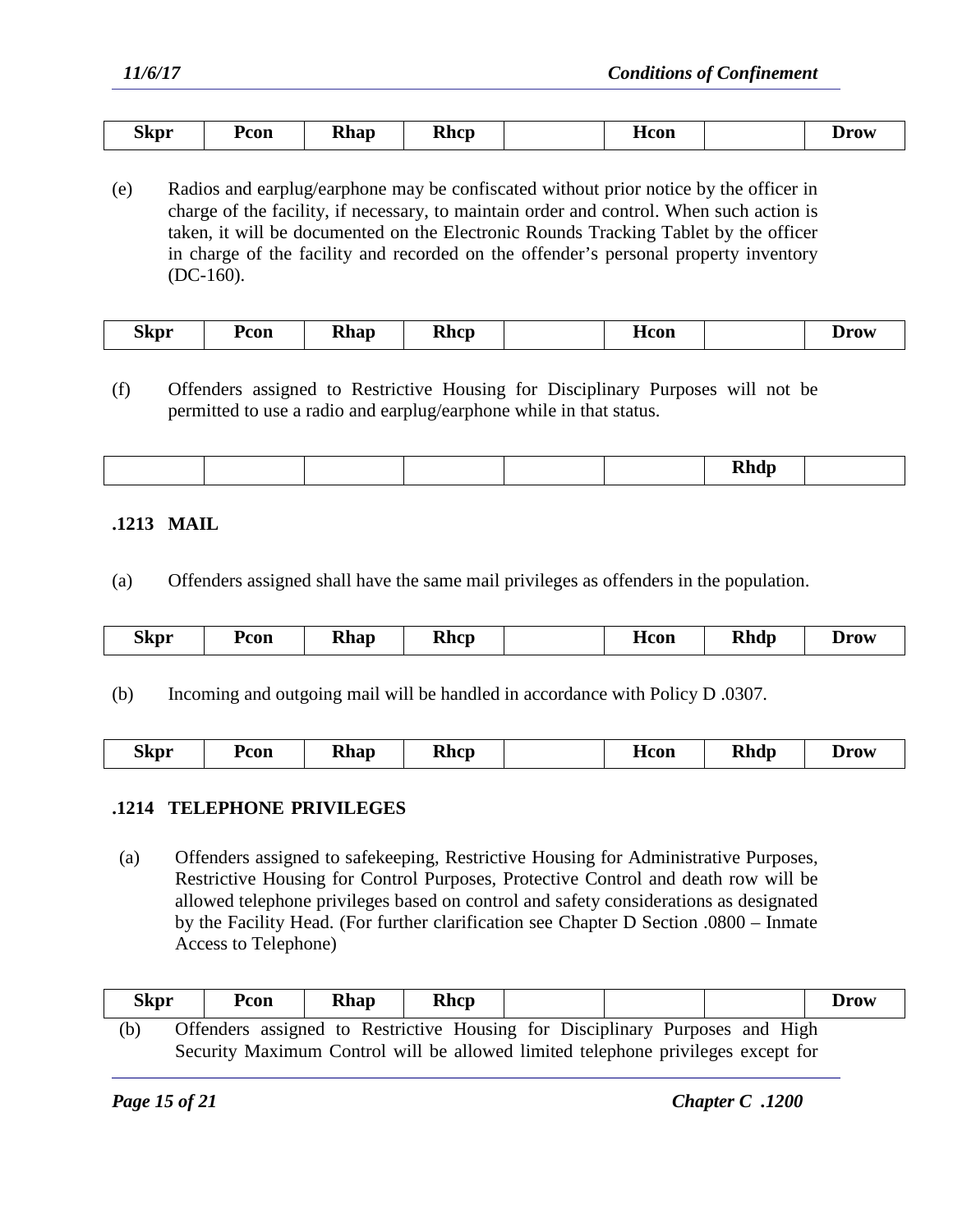calls related specifically to access to the attorney of record (Chapter G Section .0206(a)), based on control and safety considerations as designated by the Facility Head. (For further clarification see Chapter D Section .0800 – Inmate Access to Telephone)

|  |  | $\sim$<br>- 77 | .ור<br><b>TAIL</b> |  |
|--|--|----------------|--------------------|--|
|  |  |                |                    |  |

## **.1215 VISITS**

(a) Protective Control offenders will generally be allowed contact visiting privileges in prescribed visiting areas where possible.

| $\sim$ $\sim$ $\sim$<br>соп |
|-----------------------------|
|-----------------------------|

(b) Restrictive Housing for Administrative and Disciplinary Purposes, Restrictive Housing for Control Purposes, High Security Maximum Control, Safekeepers and death row offenders will normally visit only in the noncontact visiting area.

| Acon<br><b>Ahap</b><br>- | <b>Skpr</b> |  | <b>Rhcp</b> |  |  | <b>Rhdp</b> | Jrow |
|--------------------------|-------------|--|-------------|--|--|-------------|------|
|--------------------------|-------------|--|-------------|--|--|-------------|------|

(c) Visiting schedules shall be structured by appointment only between the hours of 9:00 a.m. and 3:00 p.m. Monday through Friday. No visiting privileges shall be allowed on state legal holidays. Visits will be limited to one (1) hour per visit. The officer in charge of the facility may alter the visiting day, time and the number of visits, or may suspend the visit.

| LICON<br>Allup<br>- | Skpr | Pcon | <b>Rhap</b> | <b>Rhcp</b> |  | <b>AA</b> | つんふっ | $\mathbf{m}$ |
|---------------------|------|------|-------------|-------------|--|-----------|------|--------------|
|---------------------|------|------|-------------|-------------|--|-----------|------|--------------|

(d) Offenders assigned to Restrictive Housing for Control Purposes, and High Security Maximum Control shall have visitation restricted to two times every thirty (30) days. The thirty (30) days will begin at the initiation of the first visit.

| ли<br>$\overline{\phantom{a}}$<br>____ |
|----------------------------------------|
|----------------------------------------|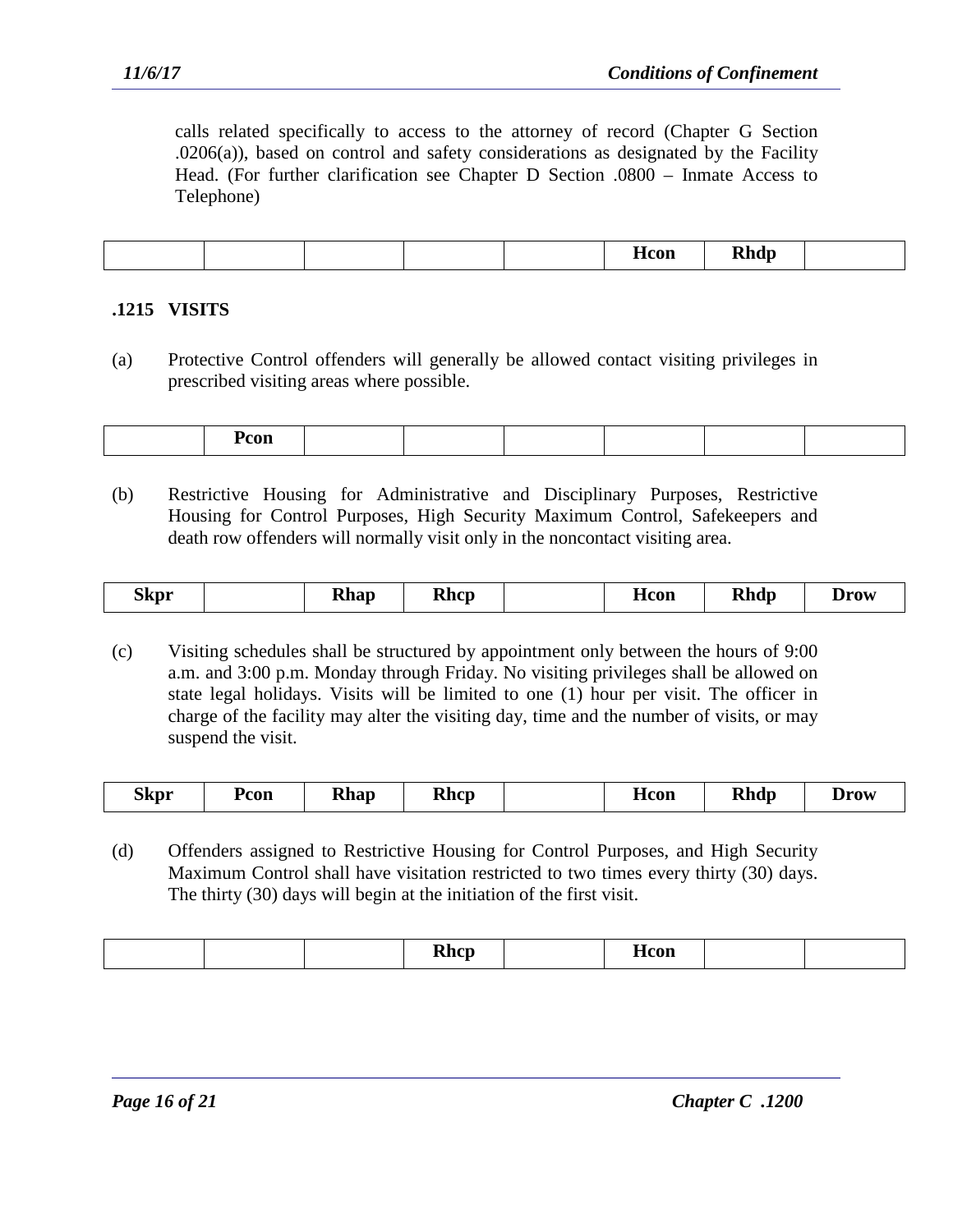## **.1216 USE OF RESTRAINTS-INTERNAL MOVEMENT/CONTROL**

- (a) The use of restraints shall be required to assure the safety of staff and offenders for any internal movement as follows:
	- (1) Hand restraints may be authorized for Protective Control, death row, and Safekeepers.

|  | $\sim$<br><b>Skpr</b><br>Pcon<br>- |  |  |  |  | .<br>$\sim$ |
|--|------------------------------------|--|--|--|--|-------------|
|--|------------------------------------|--|--|--|--|-------------|

(2) Hand restraints and waist controls are required for Restrictive Housing for Control Purposes and High Security Maximum Control offenders being moved from housing units to another location within the facility. Security procedures will be developed by the Facility Head of each facility housing High Security Maximum Control and/or Restrictive Housing for Control Purposes offenders to ensure that these offenders are moved in a safe and secure manner when movements of these offenders is required within the designated housing unit. Secure outside exercise areas located adjacent to the designated housing unit are considered part of the designated housing unit. Security procedures developed by the Facility Head of each facility must be approved by the Region Director.

|  | <b>Rhcp</b> |  | $- -$<br>$- - - -$<br>TTCOIL |  |  |
|--|-------------|--|------------------------------|--|--|
|--|-------------|--|------------------------------|--|--|

(3) Leg restraints are authorized for any offender presenting an immediate threat.

| <b>Skpr</b> | Pcon | Rhap | <b>Rhcp</b> |  | Hcon | <b>Rhdp</b> | <b>Drow</b> |
|-------------|------|------|-------------|--|------|-------------|-------------|
|-------------|------|------|-------------|--|------|-------------|-------------|

(b) Except as provided in C.1216 (a) (3) above, offenders assigned to Protective Control, safekeeping and death row shall be showered and exercised without restraints in controllable groups or individually under appropriate staff supervision. If an offender's current or prior behavior warrants the use of restraints, this action shall be documented on the Electronic Rounds Tracking Tablet.

| <b>Skpr</b><br>- | Pcon |  |  |  |  |  | 1raw<br>$- - -$ |
|------------------|------|--|--|--|--|--|-----------------|
|------------------|------|--|--|--|--|--|-----------------|

(c) The Officer-In-Charge may authorize the use of restraints to immobilize an offender in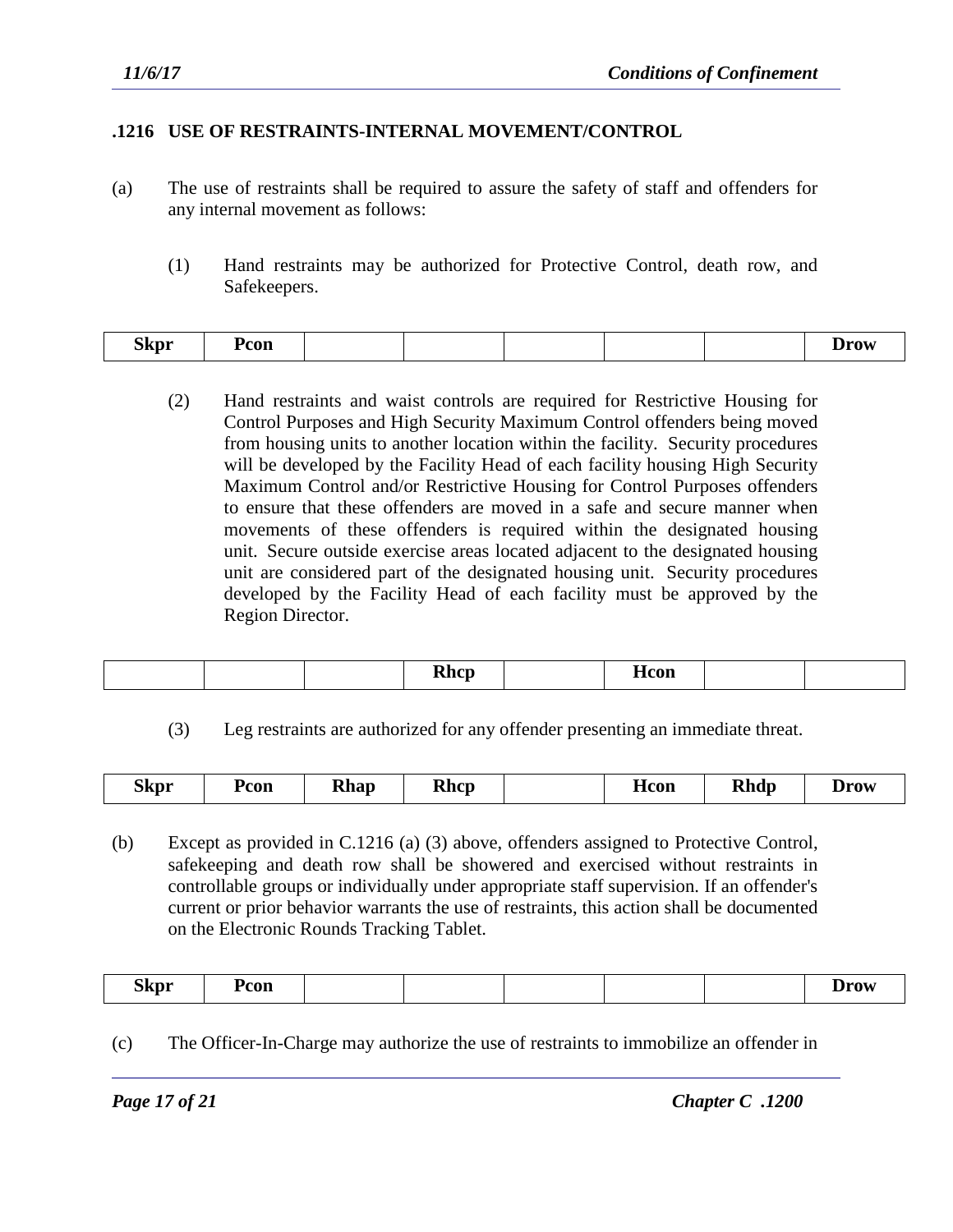accordance with F .1504 (e).

| ~-<br>Skpr | Pcon | <b>Rhap</b><br>- | <b>Khcp</b> |  | <b>H</b> con | <b>Rhdp</b> | Drov |
|------------|------|------------------|-------------|--|--------------|-------------|------|
|------------|------|------------------|-------------|--|--------------|-------------|------|

(d) Leg cuffs will be used on all High Security Maximum Control offenders.

|  | <b>H</b> con |  |  |
|--|--------------|--|--|
|--|--------------|--|--|

## **.1217 ACCESS TO HEALTH CARE**

(a) Offenders shall have access to health care consistent with Health Care Policy.

| Skpr | Pcon | <b>Rhap</b> | <b>Rhcp</b> |  | <b>H</b> con | <b>Rhdp</b> | Drow |
|------|------|-------------|-------------|--|--------------|-------------|------|
|------|------|-------------|-------------|--|--------------|-------------|------|

(b) Offenders requesting to be seen by the health care provider during regularly scheduled sick call shall make this request known to the officer in charge. Each offender requesting to be seen shall be evaluated by the health care provider conducting scheduled sick call.

| <b>Skpr</b><br><b>Rhdp</b><br>Rhcp<br>Pcon<br><b>H</b> con<br>∡hap<br>Drov |
|----------------------------------------------------------------------------|
|----------------------------------------------------------------------------|

(c) When it is not possible or appropriate, due to safety concerns for an offender to be brought to medical for a sick call, a registered nurse or provider shall visit the offender in the restrictive housing area to evaluate, treat, or refer as deemed appropriate. A record of the visit shall be recorded on the control log. The results of sick call visits shall be recorded in the individual outpatient health record. If the offender refuses medical care, this shall be documented on the Electronic Rounds Tracking Tablet.

|  | $\sim$<br>.5kpr | Pcon | 'han<br>$- - - -$ | <b>Rhcp</b> |  | <b>H</b> con | hdm<br><b>AMILLE</b> | <b>Prow</b><br>$\mathbf{v}$ is $\mathbf{v}$ . |
|--|-----------------|------|-------------------|-------------|--|--------------|----------------------|-----------------------------------------------|
|--|-----------------|------|-------------------|-------------|--|--------------|----------------------|-----------------------------------------------|

## **.1218 WORK ASSIGNMENTS**

(a) Wherever appropriate and consistent with custody and control considerations, offenders assigned may be required to perform structured task assignments.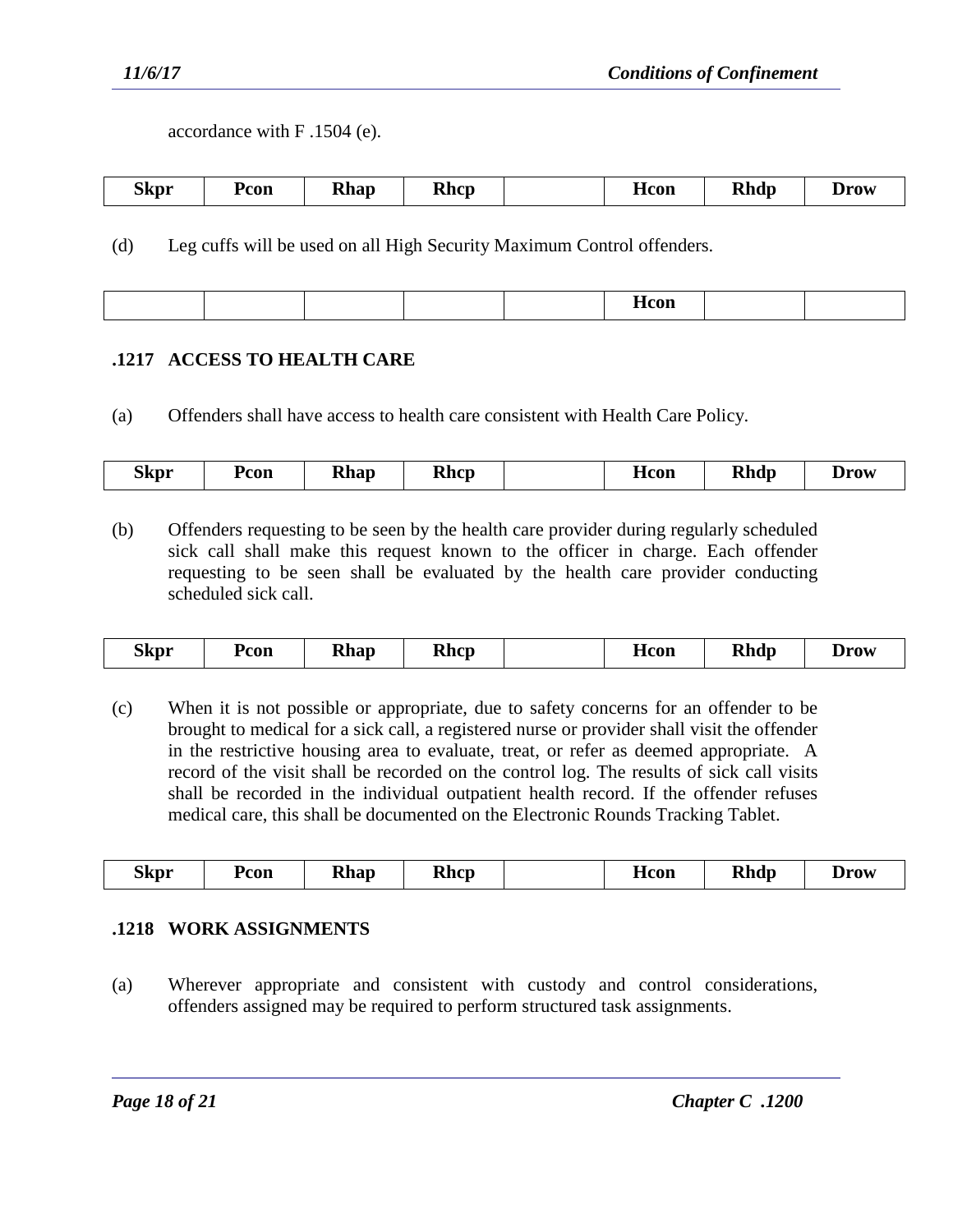| Skpr | Pcon | <b>Rhap</b><br>- | <b>Rhcp</b> |  |  | <b>Rhdp</b> | Jrow |
|------|------|------------------|-------------|--|--|-------------|------|
|------|------|------------------|-------------|--|--|-------------|------|

(b) Safekeepers cannot be required to perform regular work assignments.

| <b>Skpr</b> |
|-------------|
|-------------|

### **.1219 PROGRAM** PARTICIPATION

Offenders assigned to these controls may be authorized to participate in part time or in-cell programs provided adequate security is available; however, Safekeepers will not participate in program activities with convicted offenders. These programs are:

#### (a) Cell study

| ---<br>Skpr | Pcon | <b>Rhap</b> | <b>Rhcp</b> |  | <b>H</b> con | <b>Rhdp</b> | <b>Drow</b> |
|-------------|------|-------------|-------------|--|--------------|-------------|-------------|
|-------------|------|-------------|-------------|--|--------------|-------------|-------------|

## (b) Portable Library

| Skpr | Pcon | Rhap | <b>Rhcp</b> |  | Hcon | <b>Rhdp</b> | Drow |
|------|------|------|-------------|--|------|-------------|------|
|------|------|------|-------------|--|------|-------------|------|

#### (c) Pastoral Counseling

| $\sim$<br><b>Rhdp</b><br>Rhcp<br>Skpr<br>Pcon<br><b>Rhap</b><br>Hcon<br><b>Drow</b> |
|-------------------------------------------------------------------------------------|
|-------------------------------------------------------------------------------------|

## (d) Religious Services

| Pcon<br>$\sim$ $\sim$ $\sim$ $\sim$ $\sim$<br>.<br>ю.<br>$  -$ |  |  |  |  |  |  |  |  |
|----------------------------------------------------------------|--|--|--|--|--|--|--|--|
|----------------------------------------------------------------|--|--|--|--|--|--|--|--|

#### (e) Anger Management

| Pcon | <b>Rhcp</b> | --<br><b>H</b> con | Drow<br>___ |
|------|-------------|--------------------|-------------|
|      |             |                    |             |

#### (f) Organized Recreational Activities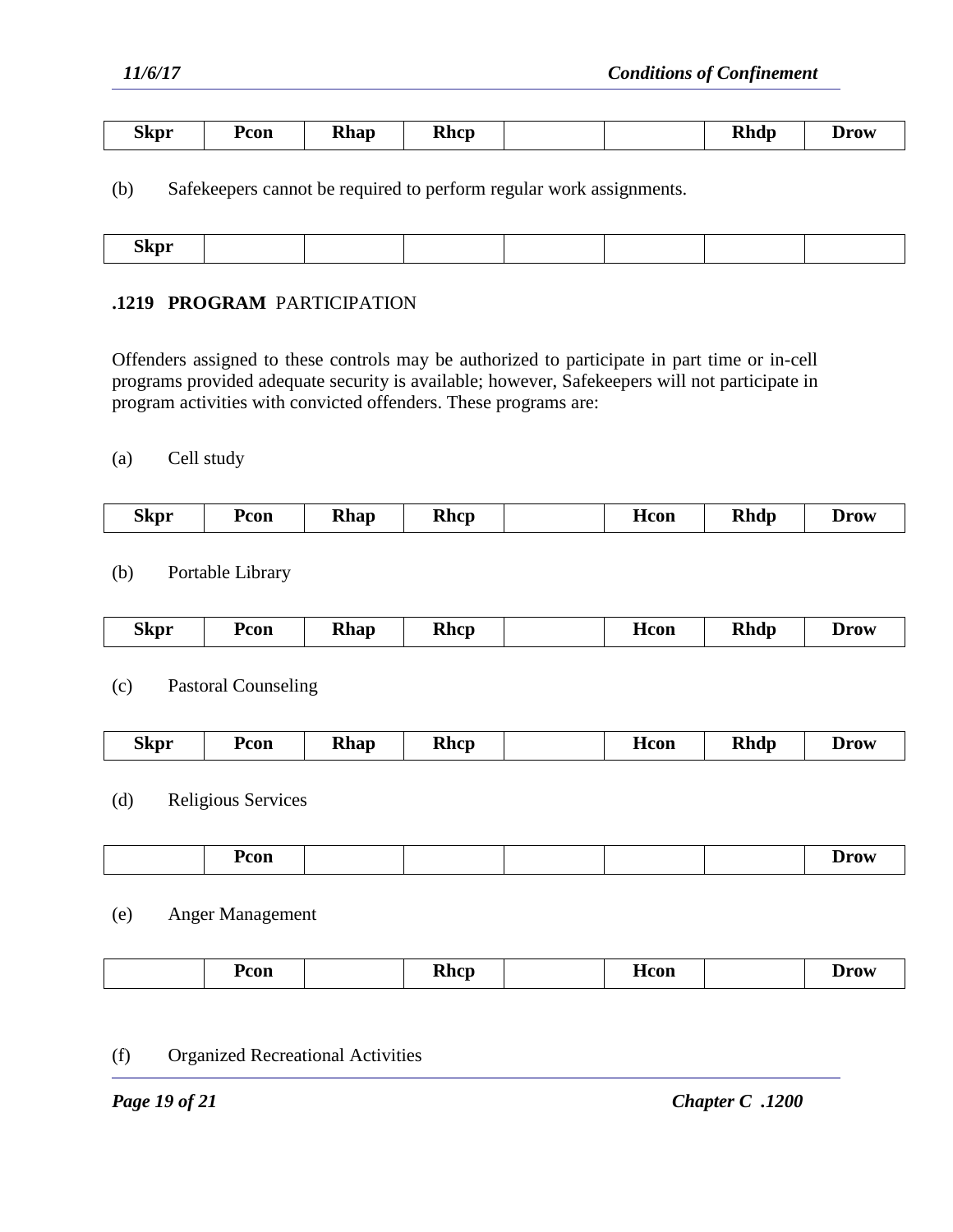| Pcon | $\mathbf{h}_{\mathbf{a}}$<br>∼<br>тин |  | <b>Irov</b><br>$  -$ |
|------|---------------------------------------|--|----------------------|
|      |                                       |  |                      |

Additional programs require the approval of the Director of Prisons.

### **.1220 SENTENCE CREDITS**

(a) Offenders assigned to RHAP, RHCP, RHDP, and Hcon will not be eligible to receive sentence credits for task assignments or program assignments.

|  |  | DI.<br>khap<br>- | Rhcr |  | <b>non</b><br><b>LICOIL</b> | ,,,,,,<br>Anar |  |
|--|--|------------------|------|--|-----------------------------|----------------|--|
|--|--|------------------|------|--|-----------------------------|----------------|--|

(b) Pretrial Safekeepers are not eligible for good time or earned time credits.

| Skpr<br>- |  |  |  |  |
|-----------|--|--|--|--|

## **.1221 LIBRARY**

Library books will be made available on a regular basis.

| ---<br>₹hcn<br>Skpr<br>con<br><b>Khap</b><br>ттігі | <b>Rhdp</b><br><b>_1COD</b><br>Drov |
|----------------------------------------------------|-------------------------------------|
|----------------------------------------------------|-------------------------------------|

### **.1222 TENNIS SHOES**

Offenders assigned to Restrictive Housing for Control Purposes and High Security Maximum Control Status will be provided with state issued tennis shoes.

|  |  |  | $-$ |  |  |  |  |
|--|--|--|-----|--|--|--|--|
|--|--|--|-----|--|--|--|--|

### **.1223 ACETAMINOPHEN (TYLENOL) AND ANTACID**

Offenders will be provided two Acetaminophen (Tylenol) tablets and two antacid tablets per day upon request. There will be no charge to the offender for the medication. The officer in charge of the housing area will maintain a log that must be completed prior to dispensing these medications. The log will list the following information: offender name and number, housing location, date, time, offender signature and officer's initials. The log includes a disclaimer statement which the offender must sign in order to receive the medication. This log